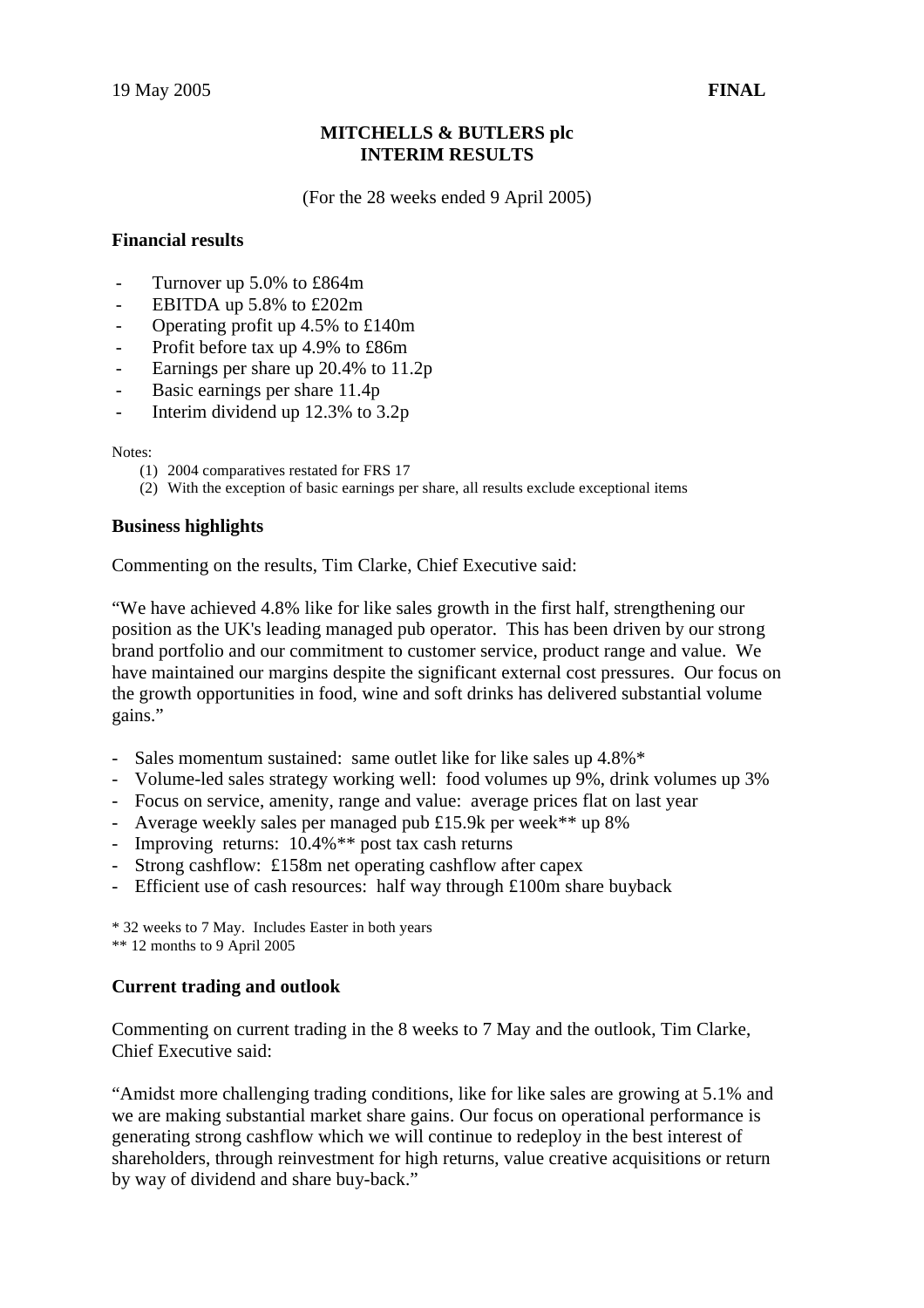Overall trading is in line with the Board's expectations for the year. There were mixed trading patterns across the first 32 weeks. Despite a noticeable deceleration in the early part of the second quarter, same outlet like for like sales growth for the most recent 8 weeks to 7 May was in line with the 32 week trend at 5.1%.

| 8 weeks to 7 May 2005 $*$       | Same Outlet (invested) | Uninvested |
|---------------------------------|------------------------|------------|
| Residential                     | 5.2%                   | 3.1%       |
| <b>High Street</b>              | 5.6%                   | 4.0%       |
| Total                           | 5.1%                   | 3.2%       |
| * Includes Easter in both years |                        |            |

To date in the pub market, there has been a contrast between the continuing growth in the demand for food and other drinks and the decline in on-trade beer. However, we are making substantial market share gains in all of these key product categories as a result of our range and value proposition and the consumer appeal of our brands and formats. Strong trading by our Central London businesses continues to benefit the trend of like for like sales in the High Street segment.

The long term repositioning of the business is increasingly orientating Mitchells  $\&$ Butlers towards the higher growth segments of the pub and pub restaurant market offering good value for money.

As we enhance our capacity management skills to drive high sales volumes, average weekly sales per managed pub have risen by 8% to £15.9k per week over the last 12 months. We have further opportunities for organic estate development where we are generating high incremental returns. Our focus on productivity and efficiency gains will remain key to offsetting the external cost pressures which are unlikely to diminish in the short term, with the regulatory and energy cost challenge expected to be similar next year.

Whilst the outlook for consumer spending is deteriorating, we remain confident that our strategy will enable us to capture additional market share and to leverage our economies of scale to generate further growth and cashflows to benefit shareholders.

For further information please contact:

| Mitchells $&$ Butlers plc          |               |
|------------------------------------|---------------|
| Kate Holligon - Investor Relations | 0121 498 5092 |
| Simon Ward – Media                 | 0121 498 5795 |
| Finsbury Group - James Murgatroyd  | 0207 251 3801 |

A presentation for analysts and investors will be held at 9am on 19 May 2005 at the Merrill Lynch Financial Centre, 2 King Edward Street, London EC1A 1HQ. A live webcast of the presentation will be available on the Mitchells & Butlers plc website www.mbplc.com.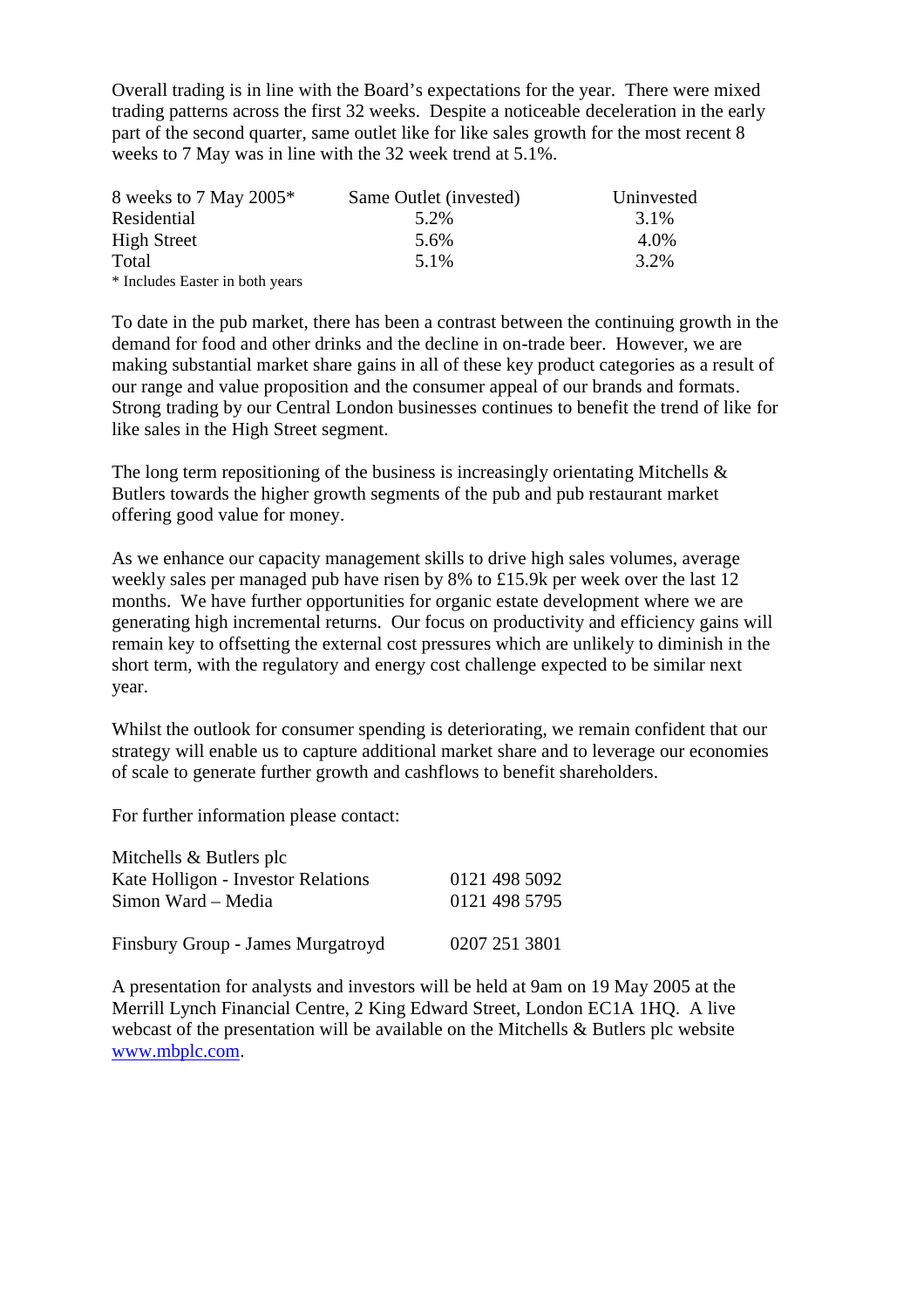# **CHIEF EXECUTIVE'S OPERATING REVIEW**

In the first 28 weeks of 2005, Mitchells & Butlers has continued to perform well. Total sales growth of 5% has driven operating profit growth of 4.5% and generated 20.4% growth in earnings per share.

# **Value focus drives sales growth**

Our strategy to offer good value to our customers through a widening product range, good service and high quality amenity at fair prices, has generated same outlet like for like sales growth of 4.8%, 3.2% on an uninvested basis, for the first 32 weeks of the year.

This strategy to generate profitable sales growth is aimed at attracting a wider customer base, thereby generating higher footfall and more repeat visits. Our brands and formats are focused on the product growth opportunities in food and ancillary sales of wines and soft drinks where demand growth is greatest. At the same time, we are equally focused on market share gains in the declining on-trade beer market through continuing our policy of range extension and pricing restraint. The relative growth rates of these product categories has resulted in a different profit performance between the Restaurants and Pubs & Bars divisions. However, we have continued to grow our market share in all of the key sales categories of food, beer, wines, soft drinks and spirits.

# **Delivering growth in gross profits**

Whilst increasing turnover is important, our overriding objective is to grow sales volumes in order to maximise gross profits. All our sales activity is gauged to ensure that we are gaining adequate volume to offset any margin investment. Our 5% sales growth was achieved with percentage gross margin in line with last year. This was despite the pressure from contractual price increases and the movement in sales mix towards food and wine rather than the lower growth, albeit higher margin, categories of beer and machines.

# **Extracting volume driven efficiency benefits**

Extracting maximum benefit from our growing volume is critical given the £18m increase in regulatory and energy costs anticipated for the year. Of this increase, £10m has arisen in the first half. Our volume scale has enabled us to maintain our unit cost of goods at last year's levels despite the contractual increases in our tied supply contracts. In addition, through evermore effective scheduling of staff hours to match sales patterns and by enhancing our capacity management skills to capture incremental sales we have maintained our employment costs at 24% of sales.

# **Strong brand performance from estate development**

Our five key residential brands and our Central London formats are performing particularly well. We continue to evolve our existing brands and formats and develop and trial new ones that can add to the sales and profits of the estate. These are particularly focused on extending the attractiveness of our food offers. We are currently generating an incremental return on investment of 19% before tax on the projects that we have invested in 2004 and the first half of 2005.

At the same time, maintaining the high quality of amenity within the estate and evolving our offers through regular maintenance is a deliberate part of our strategy and key to the sustainability of our market share gains.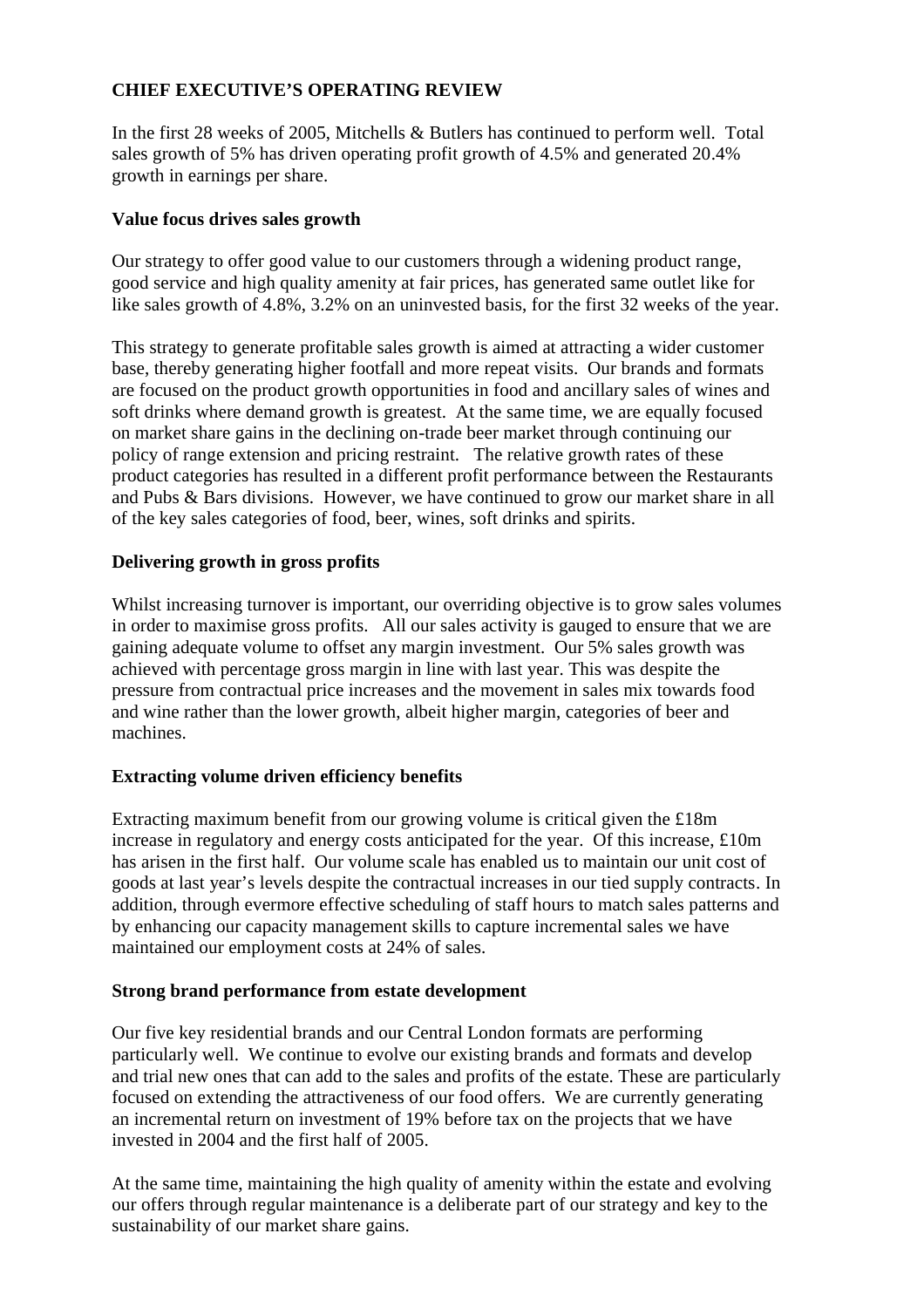# **Proactive use of cash resources**

Our objective is to grow our profits, improve the returns from the estate and generate cash. The net cash inflow for the period was £12m, after payments of £52m, to repurchase shares as part of our £100m share buyback and £30m, being our full commitment of additional pension contributions this financial year.

# **A strong first half in a challenging environment**

In the first half of 2005 both the operational and financial performance of the business has been strong. We have generated good growth in sales and earnings per share, strong cashflows and post tax cash returns of over 10%. As we go forward, our focus on strong consumer brands and formats, widening product range, high quality amenity, and customer value should stand us in good stead in a more challenging consumer environment. We will concentrate on growing profits and generating cashflows. We will continue to redeploy our cash resources in the best interest of shareholders, through reinvestment for high returns, value creative acquisitions or return by way of dividend and share buyback.

# **FINANCIAL REVIEW**

This Financial Review provides a commentary on the performance of the Mitchells & Butlers group for the 28 weeks ended 9 April 2005 and compares it with the equivalent half year period in 2004. To remove the distortions from the timing of Easter, where appropriate, comparisons are made on a 32 week basis. Comparative figures for 2004 have been restated for FRS 17.

# **Overall performance**

Sales momentum has been sustained with total sales in the first half up 5.0% on last year at £864m. We have continued to gain market share in our residential pubs and High Street businesses in the face of a softer second quarter trading environment.

|                    | Same Outlet (invested)* | Uninvested* |
|--------------------|-------------------------|-------------|
| Residential        | 5.7%                    | 3.8%        |
| <b>High Street</b> | 3.5%                    | 2.5%        |
| Total              | 4.8%                    | 3.2%        |

\*32 weeks to 7 May. Includes Easter in both years

Through our sales and marketing activities we have successfully grown both food and drink volumes in the period, up 9% and 3% respectively on a same outlet basis, with average prices remaining broadly flat.

We have also driven organic growth in the estate through investment of £88m in the period. Expansionary capital of £31m was invested in 4 new pubs, 46 conversions to our brands or formats and the development of 3 Innkeepers Lodges adjacent to existing pubs. We are achieving an incremental return on investment of 19% before tax on the projects that we have invested in 2004 and the first half of 2005. £57m was invested in maintaining the high levels of amenity within our pubs and in the continuing evolution of our brands and formats.

We have achieved £42m of disposal proceeds from the opportunistic sale of 26 individual pubs, taking advantage of the continued buoyancy in the property market in the early part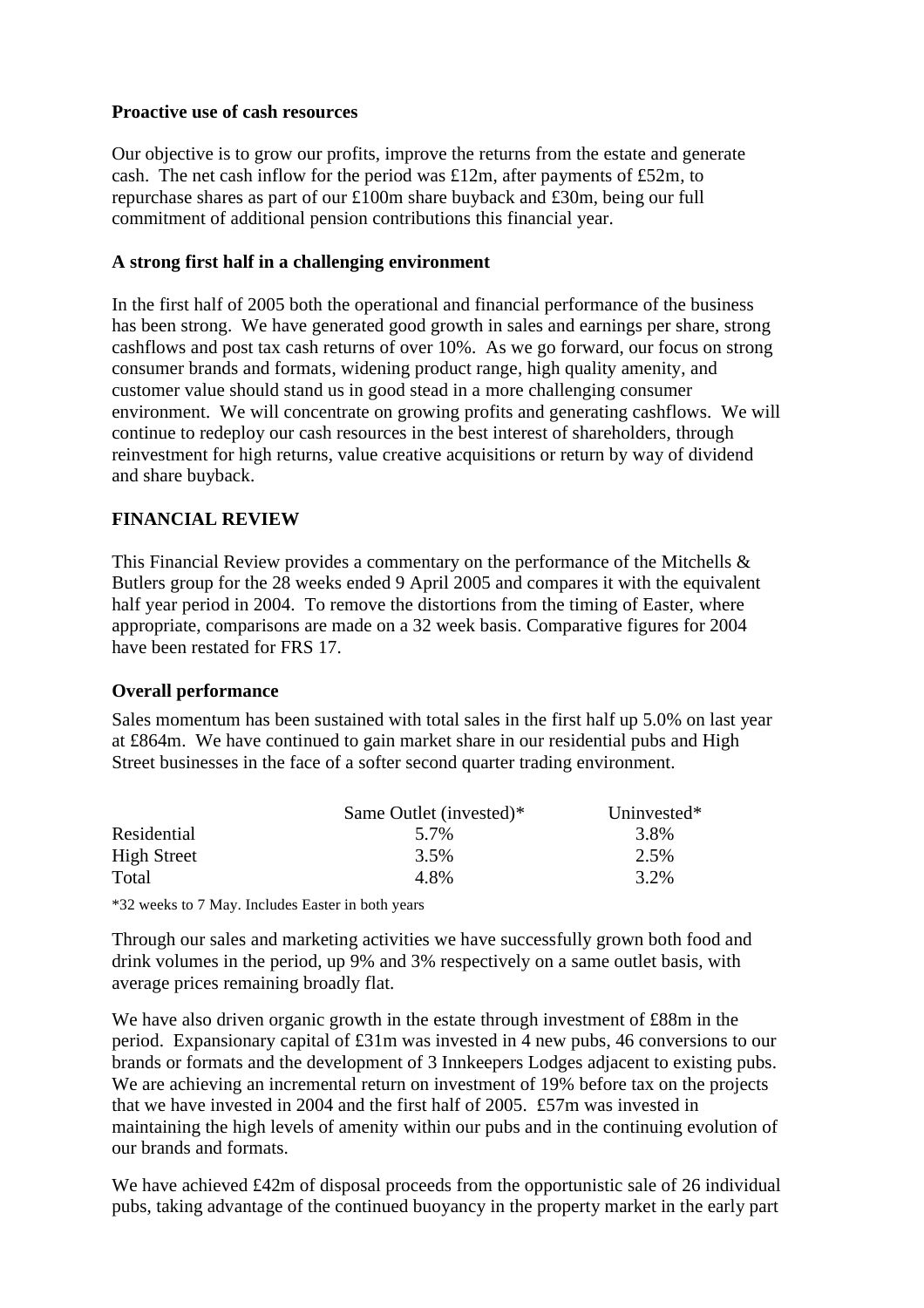of the year. As a result, our net capital investment was £46m and we expect our net capital expenditure for the full year to be between £100m and £110m.

Productivity improvements, purchasing benefits and tight cost management have enabled us to offset regulatory and energy cost increases of some £10m in the period.

As a result of our progress, operating profit before exceptional items increased by £6m, up 4.5%, to £140m.

 $H1 2005$ 

## **Pubs & Bars**

|                                 | $\pi$ 1. $2003$ |                |
|---------------------------------|-----------------|----------------|
| Total sales                     |                 | £500m $+3.1\%$ |
| Operating profit                |                 | £86m $-2.3\%$  |
| Same outlet like for like sales |                 | $+3.1\%$       |
| Uninvested like for like sales  |                 | $+1.9\%$ *     |

\*32 weeks to 7 May. Includes Easter in both years

Sales in the Pubs & Bars Division were 3.1% ahead of last year. Despite further volume declines in the on-trade beer market and on-going price competition from supermarkets, drinks sales showed good growth as a result of our continuing development of the range of products and price points that we offer. Our branded local pubs in residential areas with strong food offers and our Central London pubs performed very strongly. By contrast, our unbranded local pubs with a lower food sales mix were more exposed to the beer market declines and our High Street circuit bars continued to face intense competitive conditions. During the period, 19 pubs were sold and 16 were transfered to operate under franchise agreements.

A total of 25 conversions were completed, predominantly to residential brands and formats such as Sizzling Pub Co, Ember Inns and the Metropolitan Professionals format. One new Ember Inn opened in the period, the first new site acquisition for this brand.

The increase in sales has only partially offset the impact of regulatory, energy and Sky cost increases for the Pubs & Bars Division and this, together with some dilution from disposals, has resulted in operating profit being down 2% on last year at £86m.

## **Restaurants**

|                                 | H <sub>1</sub> 2005 |                  |
|---------------------------------|---------------------|------------------|
| Total sales                     |                     | £356m $+6.9\%$   |
| Operating profit                |                     | £53 $m + 17.8\%$ |
| Same outlet like for like sales |                     | $+7.4\%*$        |
| Uninvested like for like sales  |                     | $+5.3\%$ *       |

\*32 weeks to 7 May. Includes Easter in both years

The Restaurant Division has produced an excellent performance. This has been achieved by the strength of our brands and operating skills in driving high cover volumes; a Mitchells & Butlers pub restaurant now sells on average some 1700 main meals per week. Sales benefited from continuing menu development combined with drinks value and range enhancements to drive higher footfall and volumes. All our key brands of Vintage Inns, Harvester, Toby and All Bar One performed very strongly. Through increasing the variety of dishes and extending the range of tastes, we have been enhancing choice and attracting a wider customer base.

We opened 2 new Vintage Inns and 1 Toby in the period. In addition, 21 pubs were converted to existing brands and formats and our more recent offer development in the premium country dining market segment.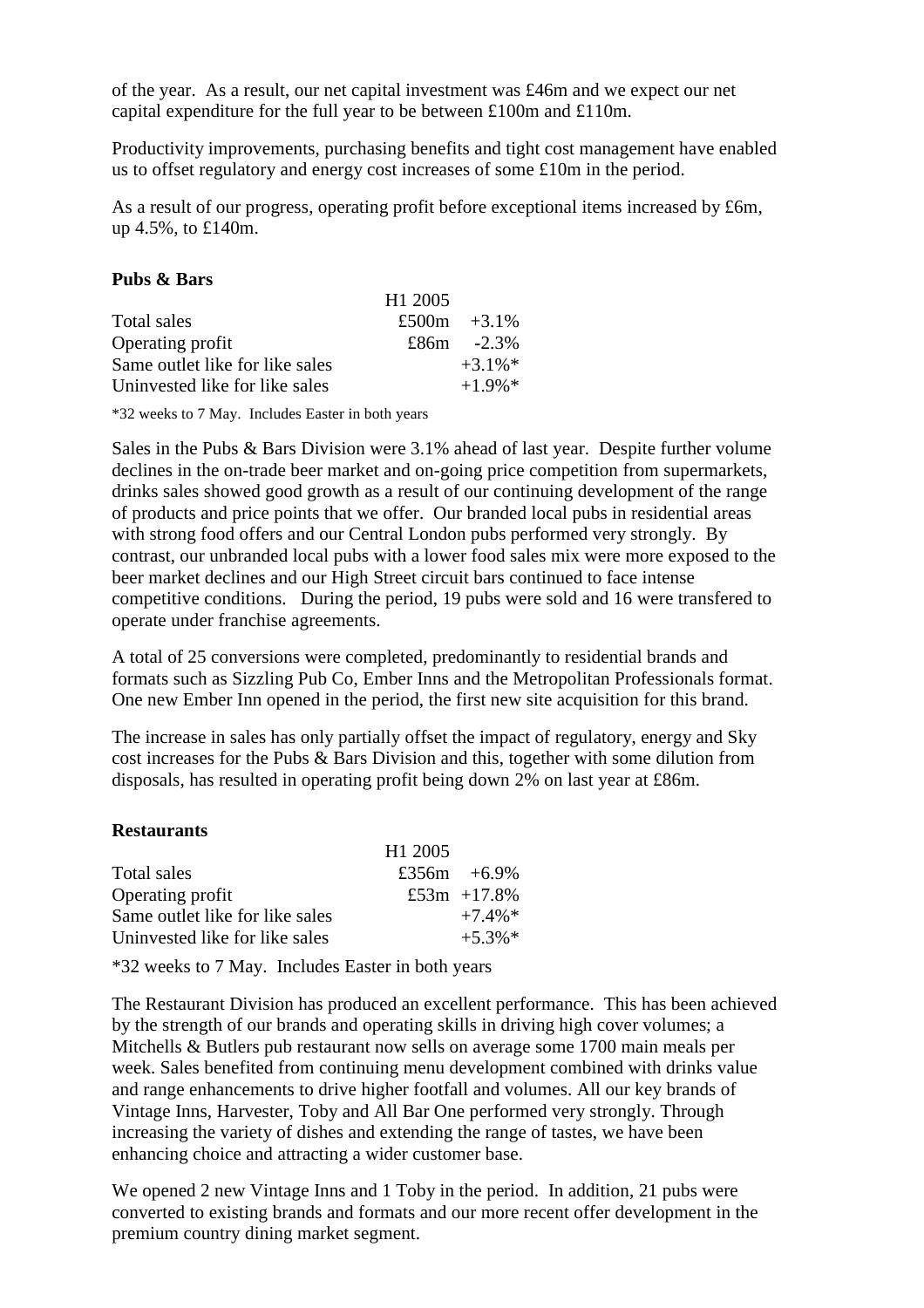The strong trading result for the Restaurant Division together with tight cost controls and productivity improvements have maximised the profit impact of the increase in sales and enhanced operating margins giving an operating profit of £53m, up 17.8% on last year.

# **Standard Commercial Property Developments (SCPD)**

SCPD aims to maximise the value of the Group's surplus properties which are suitable for development. Turnover of £8m and operating profit of £1m were generated during the period primarily through the sale of two developments in Burton on Trent and Bournemouth.

# **Exceptional items**

There were no operating exceptional items during the period. A non-operating exceptional profit of £1m arose on the disposal of fixed assets.

# **Interest**

The net interest charge for the half year was £54m being interest charged on net debt of £55m less finance income in respect of pensions of £1m. The increase on the prior year was a result of the completion of the refinancing part way through the prior period.

# **Taxation**

The tax charge of £28m represents an effective tax rate of 32.4%, before exceptional items, which is unchanged from 2003/4. This is higher than the UK statutory rate due to non allowable items, in particular the depreciation of properties.

# **Earnings per share**

Adjusted earnings per share, which adjusts for exceptional items, were up 20.4% at 11.2p from 9.3p. Basic earnings per share for the period were 11.4p up from 8.8p last year.

# **Dividends**

The dividend charge for the period of  $£16m$  represents the proposed interim dividend of 3.2p per ordinary share and will be paid on 30 June 2005 to shareholders registered on 27 May 2005.

# **Cashflow and net debt**

The Group's operations continued to generate strong cashflow with EBITDA of £202m, before exceptional items, compared to £191m last year. Operating cash flow was £158m compared with £155m last year, after working capital movements, net capital expenditure of £46m and additional pension contributions of £30m.

Net interest paid was £51m, tax paid was £22m and the final dividend for 2003/4 was £34m. Following the share buyback and income from the exercise of share options, there was a net cash inflow of £12m. The Group had net debt at 9 April 2005 of £1,625m.

# **Share buyback**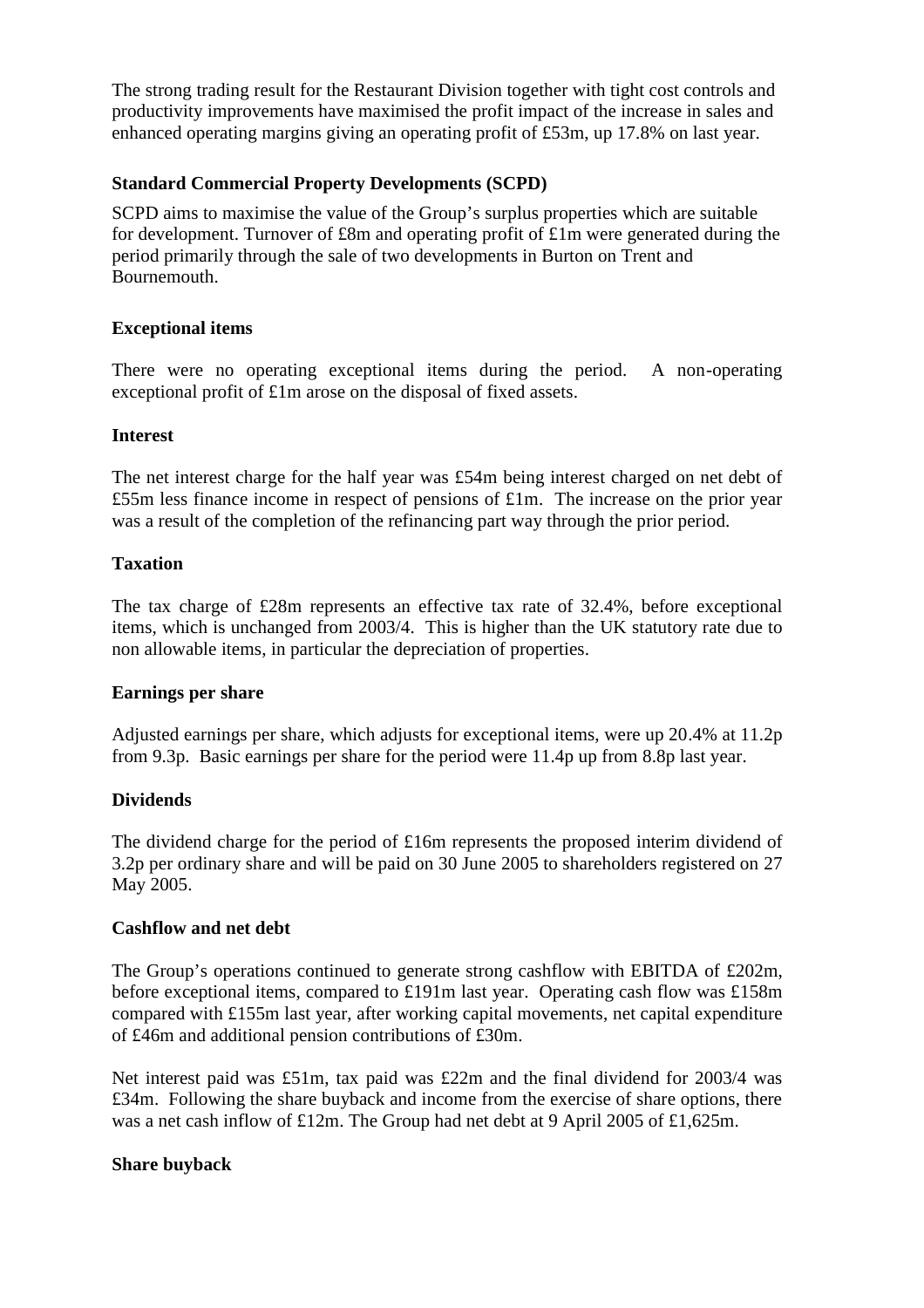The Group repurchased 15.5m shares during the period for a consideration of £52m. 10.2m shares were cancelled and 5.3m shares were placed in Treasury or Employee Trusts to satisfy the exercise of existing share options.

# **Pensions**

On an FRS 17 basis, the Group's pension schemes showed a deficit of £122m (£81m after deferred tax) at 9 April 2005. This represents an improvement of £51m from the deficit reported at 25 September 2004 as a result of the additional £30m of pension contributions paid during the period and improved investment returns. The Company has committed to make further additional contributions of £20m and £10m in 2005/6 and 2006/7 respectively.

# **Accounting policies**

The Group has adopted FRS 17 'Retirement Benefits' in full with effect from 26 September 2004. In prior years, the Group has complied with the transitional disclosure requirements of this standard. The full adoption of FRS 17 has resulted in a change in the accounting treatment of the Group's defined benefit arrangements. In particular, the net liabilities of the pension schemes are included on the balance sheet, current service costs and net financial returns are included in the profit and loss account and actuarial gains and losses are recognised in the statement of total recognised group gains and losses. Previous accounting under SSAP 24 'Accounting for pensions costs' required the charging of regular costs and variations from regular cost in the profit and loss account with the difference between the cumulative amounts charged and the payments made to the pensions schemes shown as a prepayment on the balance sheet. This change in accounting policy has been accounted for as a prior period adjustment and previously reported figures have been restated accordingly. Full details of the restatement are set out in Note 2 of the Financial Statements.

# **IFRS update**

Mitchells & Butlers will present its financial statements under IFRS for the first time in the year to 30 September 2006, including the interim accounts for that year.

Whilst IFRS will require a number of accounting changes, these will have no impact on cashflow. Mitchells & Butlers has an ongoing implementation project in place to ensure a smooth transition to IFRS. This project is progressing well and is on track. Work is on-going in the areas of fixed assets and leases and final audited numbers may differ from those estimated.

As the Group has adopted FRS 17 for 2004/5, there is not expected to be a material adjustment to Pensions accounting from IFRS subject to the endorsement of the amendment to IAS 19 by the EU.

Based on our evaluation to date which is unaudited, it is anticipated that the annual net impact of IFRS on reported earnings will be broadly neutral and will reduce Net Assets by up to £250m, predominantly due to additional deferred tax provisions.

A further update will be provided at the time of the Preliminary Results.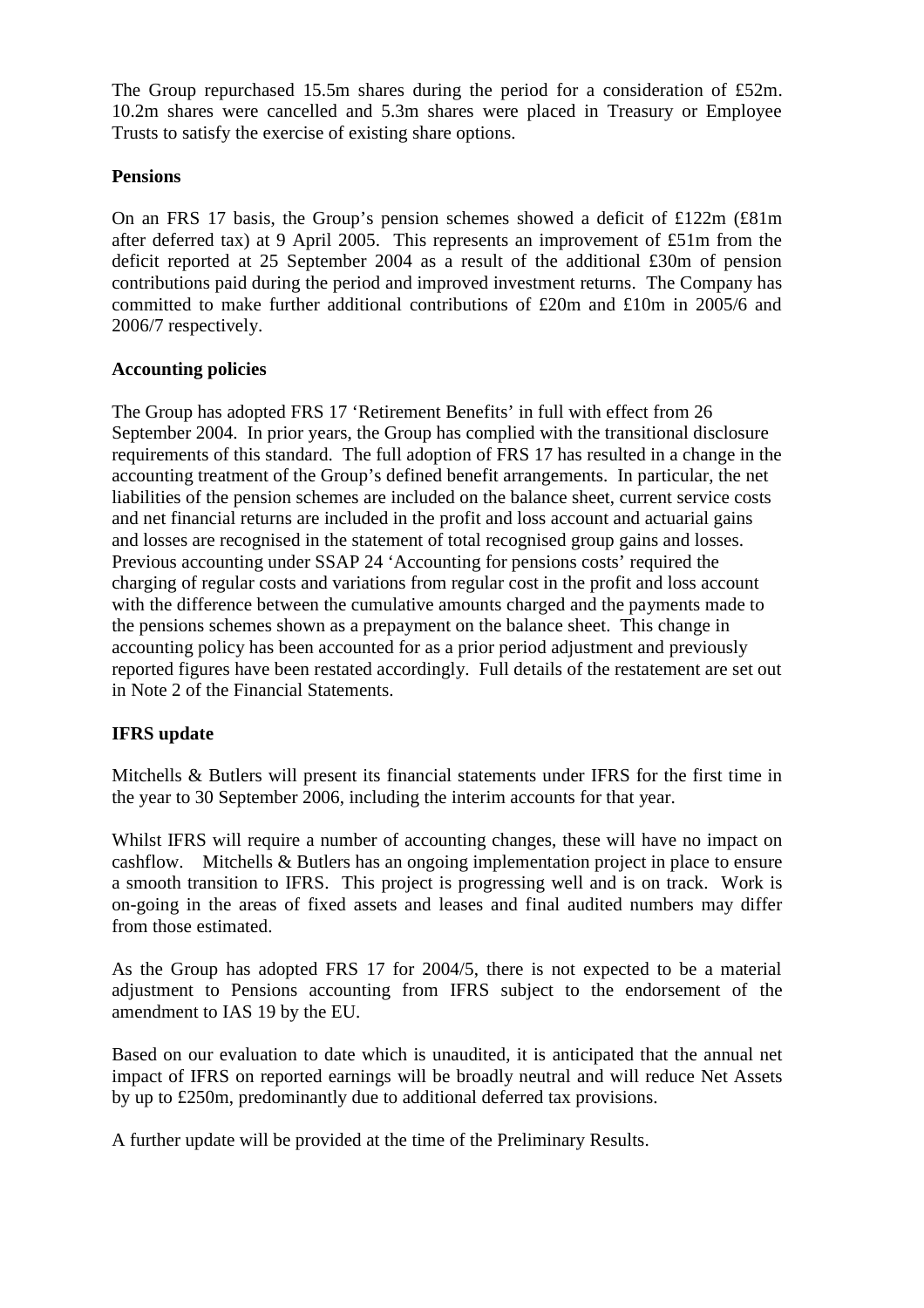# **GROUP PROFIT AND LOSS ACCOUNT**

**for the 28 weeks ended 9 April 2005**

|                                                                                 | 2005<br>28 weeks                            |                    |                                      | 2004<br>28 weeks<br>restated* |                                      | 2004<br>52 weeks<br>restated* |
|---------------------------------------------------------------------------------|---------------------------------------------|--------------------|--------------------------------------|-------------------------------|--------------------------------------|-------------------------------|
|                                                                                 | <b>Before</b><br>exceptional<br>items<br>£m | <b>Total</b><br>£m | Before<br>exceptional<br>items<br>£m | Total<br>£m                   | Before<br>exceptional<br>items<br>£m | Total<br>£m                   |
| Turnover (Note 3)                                                               | 864                                         | 864                | 823                                  | 823                           | 1,560                                | 1,560                         |
| Costs and overheads, less<br>other income                                       | (724)                                       | (724)              | (689)                                | (691)                         | (1, 287)                             | (1, 289)                      |
| <b>Operating profit (Note 4)</b>                                                | 140                                         | 140                | 134                                  | 132                           | 273                                  | 271                           |
| Profit on disposal of fixed assets<br>(Note 5)                                  |                                             | 1                  |                                      |                               |                                      | 2                             |
| Profit on ordinary activities<br>before interest                                | 140                                         | 141                | 134                                  | 132                           | 273                                  | 273                           |
| Interest on net debt (Note 6)                                                   | (55)                                        | (55)               | (52)                                 | (54)                          | (101)                                | (103)                         |
| Net finance income in respect of<br>pensions (Note 14)                          | 1                                           | 1                  |                                      |                               | 1                                    | 1                             |
| Profit on ordinary activities<br>before taxation                                | 86                                          | 87                 | 82                                   | 78                            | 173                                  | 171                           |
| Tax on profit on ordinary<br>activities (Note 7)                                | (28)                                        | (28)               | (27)                                 | (26)                          | (56)                                 | (53)                          |
| Earnings available for<br>shareholders                                          | 58                                          | 59                 | 55                                   | 52                            | 117                                  | 118                           |
| Dividends on equity shares<br>(Note 8)                                          | (16)                                        | (16)               | (516)                                | (516)                         | (550)                                | (550)                         |
| Retained profit/(loss) for the<br>financial period                              | 42                                          | 43                 | (461)                                | (464)                         | (433)                                | (432)                         |
| Earnings per ordinary share<br>(Note 9):<br>Basic<br><b>Diluted</b><br>Adjusted | 11.2p                                       | 11.4p<br>11.2p     | 9.3p                                 | 8.8p<br>8.7p                  | 20.9p                                | 21.1p<br>21.0p                |
| Dividend per ordinary share                                                     |                                             | 3.20p              | $\frac{1}{2}$                        | 2.85p                         |                                      | 9.50p                         |

\* Restated on the full adoption of FRS 17 'Retirement Benefits' (see Note 2).

All activities relate to continuing operations.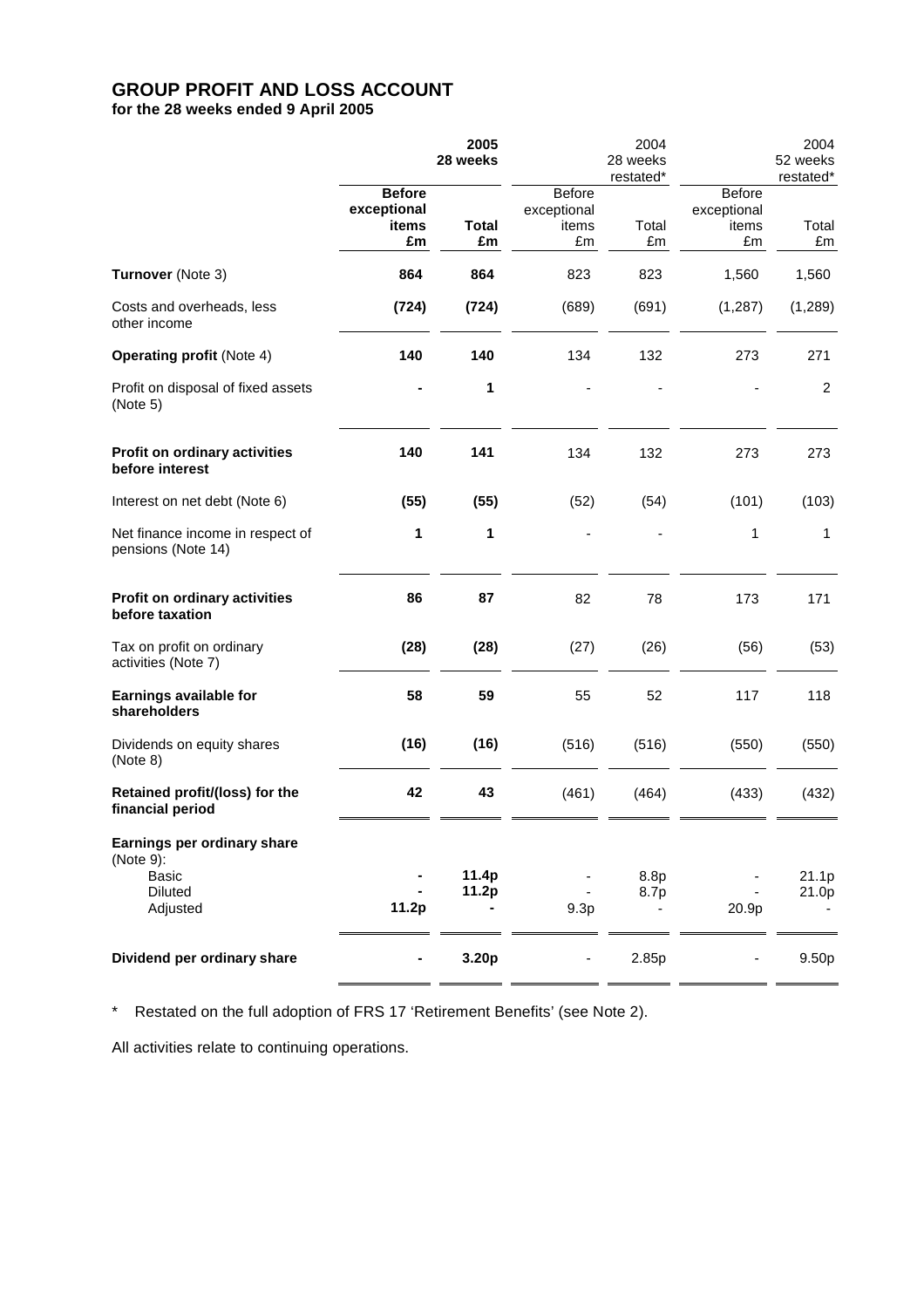# **STATEMENT OF TOTAL RECOGNISED GROUP GAINS AND LOSSES for the 28 weeks ended 9 April 2005**

|                                                                  | 2005     | 2004      | 2004      |
|------------------------------------------------------------------|----------|-----------|-----------|
|                                                                  | 28 weeks | 28 weeks  | 52 weeks  |
|                                                                  |          | restated* | restated* |
|                                                                  | £m       | £m        | £m        |
| Earnings available for shareholders                              | 59       | 52        | 118       |
| Actuarial gain on pension schemes (Note 14)                      | 21       | 9         | 39        |
| Deferred tax relating to actuarial gain                          | (6)      | (3)       | (12)      |
| Exchange differences arising on foreign currency net investments |          | (2)       | (1)       |
| Total recognised gains for the period                            | 74       | 56        | 144       |
| Prior period adjustment on the full adoption of FRS 17 (Note 2)  | (219)    |           |           |
| Total recognised losses since previous year end                  | (145)    |           |           |

<u> Liberatura de la conte</u>

 $\overline{\phantom{0}}$ 

# **RECONCILIATION OF MOVEMENT IN GROUP SHAREHOLDERS' FUNDS for the 28 weeks ended 9 April 2005**

|                                                        | 2005           | 2004      | 2004           |
|--------------------------------------------------------|----------------|-----------|----------------|
|                                                        | 28 weeks       | 28 weeks  | 52 weeks       |
|                                                        |                | restated* | restated*      |
|                                                        | £m             | £m        | £m             |
| Total recognised gains for the period                  | 74             | 56        | 144            |
| <b>Dividends</b>                                       | (16)           | (516)     | (550)          |
| Issue of ordinary shares                               | $\overline{2}$ | 5         | 8              |
| Purchase of own shares                                 | (52)           | (3)       | (12)           |
| Proceeds on release of own shares held                 | 11             |           | 1              |
| Credit in respect of employee share schemes            | $\overline{2}$ | 5         | $\overline{7}$ |
| Net increase/(decrease) in shareholders' funds         | 21             | (453)     | (402)          |
| Opening shareholders' funds as previously reported     | 1,642          | 2,064     | 2,064          |
| Prior period adjustment on the full adoption of FRS 17 | (219)          | (239)     | (239)          |
| Opening shareholders' funds as restated                | 1,423          | 1,825     | 1,825          |
| <b>Closing shareholders' funds</b>                     | 1,444          | 1,372     | 1,423          |

\* Restated on the full adoption of FRS 17 'Retirement Benefits' (see Note 2).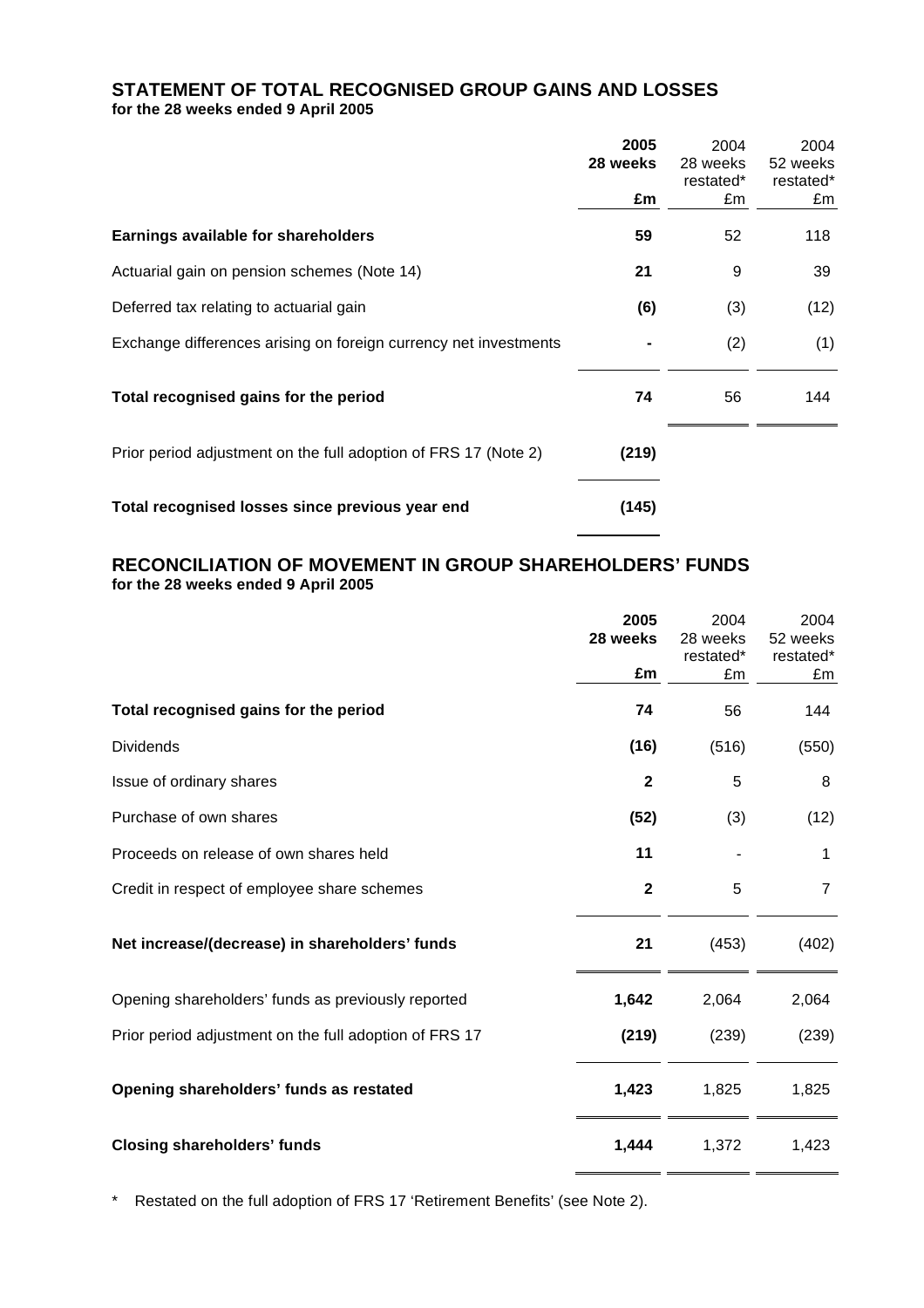## **GROUP BALANCE SHEET 9 April 2005**

|                                                                              | 2005<br>9 April<br>£m | 2004<br>10 April<br>restated*<br>£m | 2004<br>25 Sept<br>restated*<br>£m |
|------------------------------------------------------------------------------|-----------------------|-------------------------------------|------------------------------------|
|                                                                              | 10                    | 11                                  | 10                                 |
| Intangible assets<br>Tangible assets                                         | 3,503                 | 3,514                               | 3,509                              |
| <b>Fixed assets</b>                                                          | 3,513                 | 3,525                               | 3,519                              |
| <b>Stocks</b><br>Debtors                                                     | 39<br>80              | 43<br>70                            | 43<br>82                           |
| Investments                                                                  | 130                   | 139                                 | 144                                |
| Cash at bank and in hand                                                     | 90                    | 72                                  | 81                                 |
| <b>Current assets</b>                                                        | 339                   | 324                                 | 350                                |
| Creditors: amounts falling due within one year                               |                       |                                     |                                    |
| <b>Borrowings</b><br>Other creditors                                         | (36)<br>(304)         | (36)<br>(284)                       | (35)<br>(291)                      |
| Net current (liabilities)/assets                                             | (1)                   | 4                                   | 24                                 |
| <b>Total assets less current liabilities</b>                                 | 3,512                 | 3,529                               | 3,543                              |
| Creditors: amounts falling due after more than one year<br><b>Borrowings</b> | (1,809)               | (1, 842)                            | (1,822)                            |
| Provisions for liabilities and charges                                       |                       |                                     |                                    |
| Deferred taxation<br>Other provisions                                        | (176)<br>(2)          | (178)<br>(3)                        | (182)<br>(2)                       |
| Net assets before net pension liabilities                                    | 1,525                 | 1,506                               | 1,537                              |
| Net pension liabilities (Note 14)                                            | (81)                  | (134)                               | (114)                              |
| Net assets (Note 10)                                                         | 1,444                 | 1,372                               | 1,423                              |
| <b>Capital and reserves</b>                                                  |                       |                                     |                                    |
| Equity share capital                                                         | 36                    | 37                                  | 37                                 |
| Share premium account                                                        | 14                    | 9                                   | 12                                 |
| Capital redemption reserve<br>Revaluation reserve (Note 15)                  | 1<br>335              | 340                                 | 339                                |
| Profit and loss account **                                                   | 1,058                 | 986                                 | 1,035                              |
| Equity shareholders' funds                                                   | 1,444                 | 1,372                               | 1,423                              |

\* Restated on the full adoption of FRS 17 'Retirement Benefits' (see Note 2).

\*\* After deduction for own shares held in treasury and by employee share trusts of £15m (2004 10 April, £3m; 25 September, £11m).

 $\overline{\phantom{0}}$ 

 $\overline{\phantom{a}}$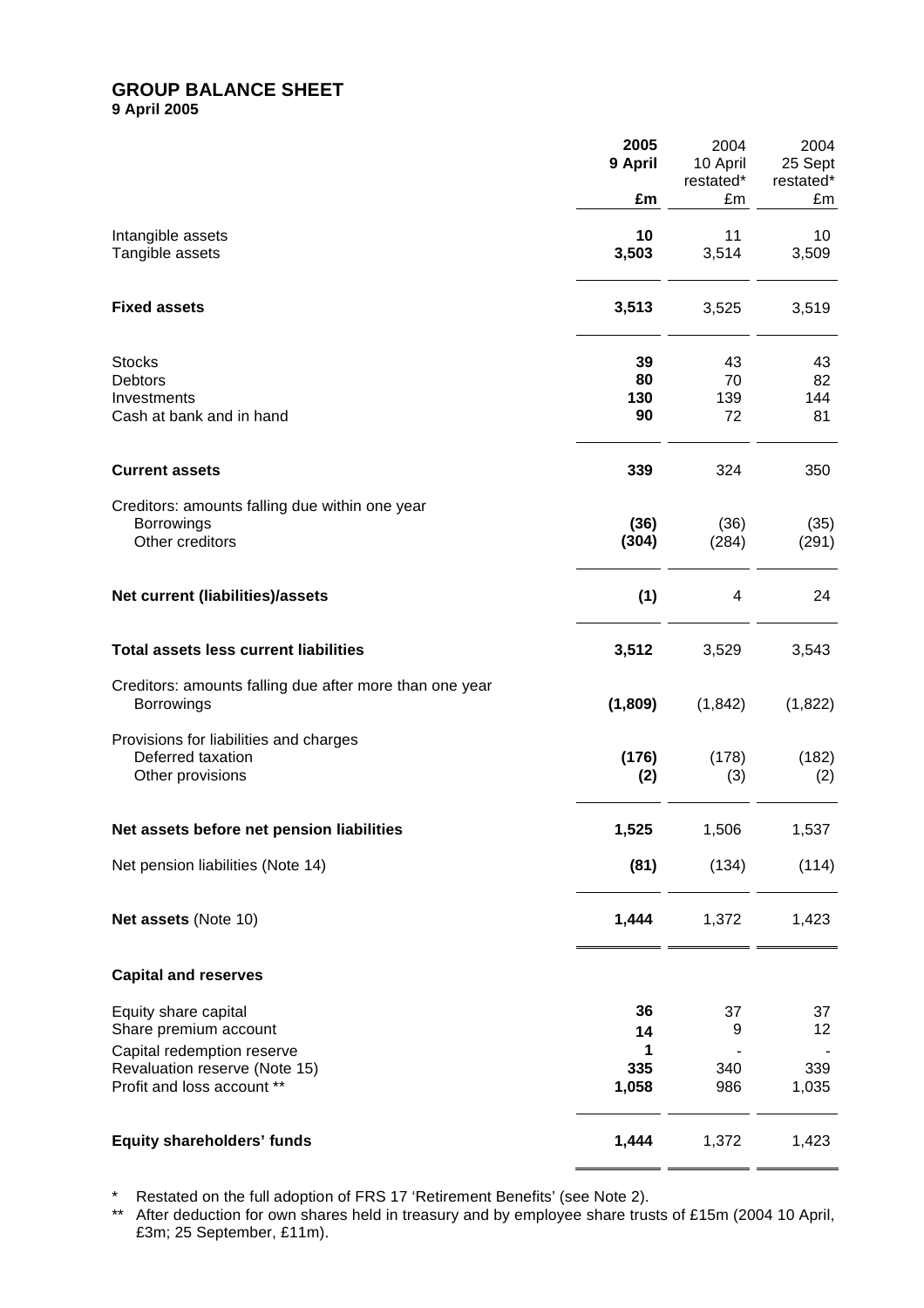# **GROUP CASH FLOW STATEMENT**

**for the 28 weeks ended 9 April 2005**

|                                                                                                   | 2005<br>28 weeks     | 2004<br>28 weeks | 2004<br>52 weeks |
|---------------------------------------------------------------------------------------------------|----------------------|------------------|------------------|
|                                                                                                   | £m                   | £m               | £m               |
| Operating cash flow before separation costs paid                                                  | 204                  | 199              | 379              |
| Separation costs paid                                                                             |                      | (1)              | (1)              |
| Net cash inflow from operating activities (Note 11)                                               | 204                  | 198              | 378              |
| Interest paid                                                                                     | (57)                 | (49)             | (107)            |
| Issue costs paid in respect of securitised debt<br>Interest received                              | 6                    | (22)<br>4        | (22)<br>9        |
| Returns on investments and servicing of finance                                                   | (51)                 | (67)             | (120)            |
| UK corporation tax paid                                                                           | (22)                 | (9)              | (34)             |
| Purchase of tangible fixed assets<br>Sale of tangible fixed assets                                | (88)<br>42           | (77)<br>29       | (150)<br>51      |
|                                                                                                   |                      |                  |                  |
| <b>Capital expenditure and financial investment</b>                                               | (46)                 | (48)             | (99)             |
| Final dividend                                                                                    | (34)                 | (29)             | (29)             |
| Normal interim dividend<br>Special interim dividend                                               |                      | (501)            | (15)<br>(501)    |
| <b>Equity dividends paid</b>                                                                      | (34)                 | (530)            | (545)            |
| Net cash inflow/(outflow) before management of liquid<br>resources and financing                  | 51                   | (456)            | (420)            |
| Movement in short-term deposits                                                                   | 14                   | (136)            | (141)            |
| Issue of ordinary share capital<br>Purchase of own shares                                         | $\mathbf{2}$<br>(52) | 5<br>(3)         | 8<br>(12)        |
| Proceeds on release of own shares held                                                            | 11                   |                  | 1                |
| Proceeds from issue of securitised debt<br>Repayments of principal in respect of securitised debt | (17)                 | 1,900<br>(11)    | 1,900<br>(28)    |
| Borrowings drawn down under syndicated loan facility                                              |                      | 25               | 25               |
| Borrowings repaid in respect of syndicated loan facility                                          |                      | (1, 243)         | (1, 243)         |
| <b>Management of liquid resources and financing</b>                                               | (42)                 | 537              | 510              |
| Movement in cash and overdrafts (Note 13)                                                         | 9                    | 81               | 90               |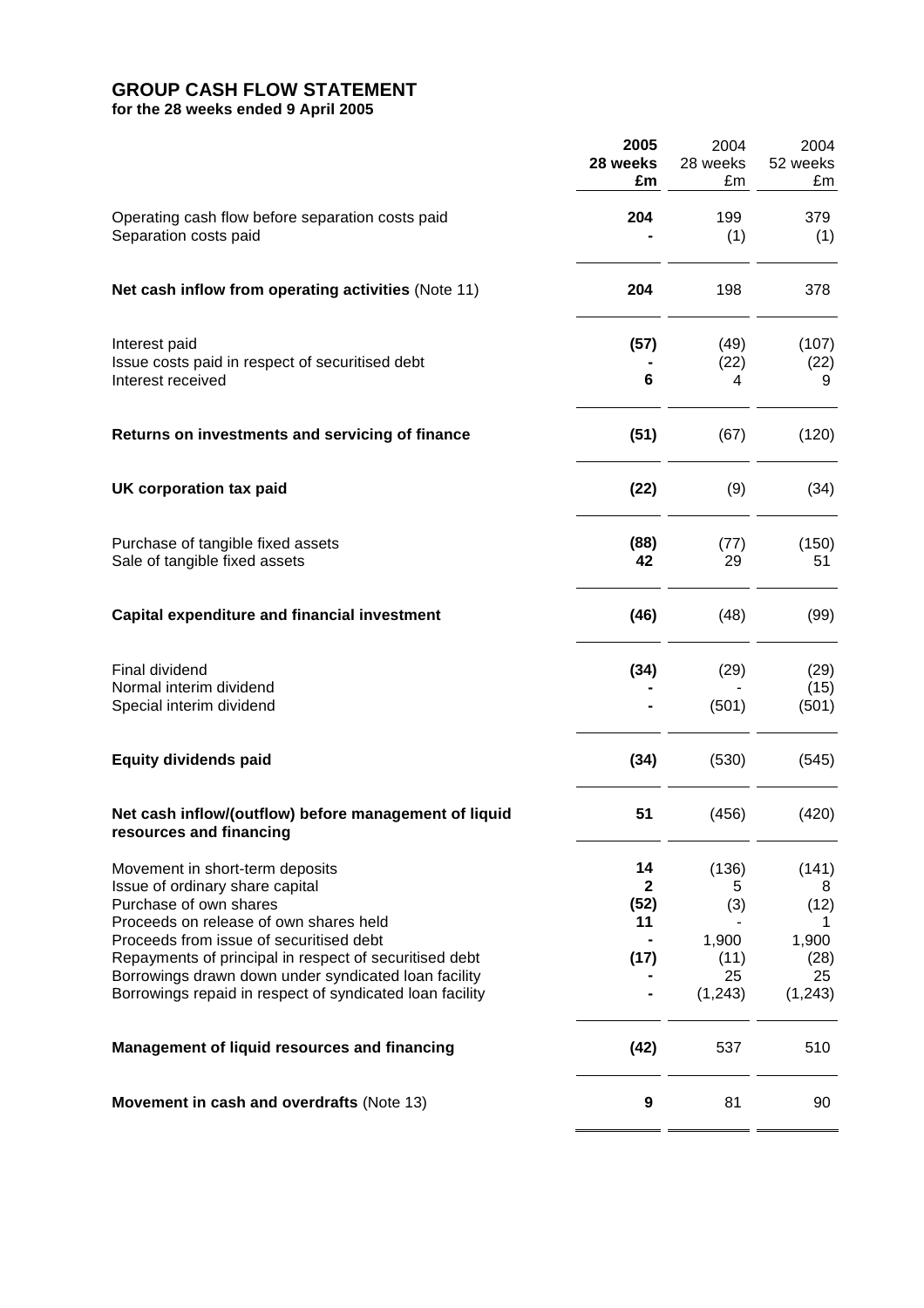# **NOTES TO THE INTERIM FINANCIAL STATEMENTS**

#### 1 **BASIS OF PREPARATION**

The interim financial statements, which are unaudited, comply with relevant accounting standards under UK GAAP and should be read in conjunction with the Annual Report and Financial Statements 2004. They have been prepared on a consistent basis using the accounting policies set out in that report, except in respect of pensions accounting as explained in Note 2 below.

The interim financial statements do not constitute statutory accounts within the meaning of Section 240 of the Companies Act 1985.

The financial information for the 52 weeks ended 25 September 2004 has been extracted from the Group's published financial statements for that year, restated for the adoption of FRS 17, which contain an unqualified audit report and which have been filed with the Registrar of Companies.

The periods ended 9 April 2005 and 10 April 2004 are regarded as distinct financial periods for accounting purposes; income and costs are recognised in the profit and loss account as they arise; tax is charged on the basis of the expected effective tax rate for the full year.

The results of overseas operations have been translated into sterling at weighted average rates of exchange for the period of £1=€1.43 (2004 28 weeks, £1=€1.46; 52 weeks, £1=€1.48) and euro denominated assets and liabilities have been translated into sterling at the rate of exchange at the balance sheet date of £1=€1.46 (2004 10 April, £1=€1.51; 25 Sept, £1=€1.47).

#### 2 **CHANGE IN ACCOUNTING POLICY**

The Group has adopted FRS 17 'Retirement Benefits' in full with effect from 26 September 2004. In prior years, the Group has complied with the transitional disclosure requirements of this standard. The full adoption of FRS 17 has resulted in a change in the accounting treatment of the Group's defined benefit arrangements. In particular, the net liabilities of the pension schemes are included on the balance sheet, current service costs and net financial returns are included in the profit and loss account and actuarial gains and losses are recognised in the statement of total recognised group gains and losses. Further information on FRS 17 is provided in Note 14. Previous accounting under SSAP 24 'Accounting for pension costs' required the charging of regular costs and variations from regular cost in the profit and loss account with the difference between the cumulative amounts charged and the payments made to the pension schemes shown as a prepayment on the balance sheet. This change in accounting policy has been accounted for as a prior period adjustment and previously reported figures have been restated accordingly, as follows: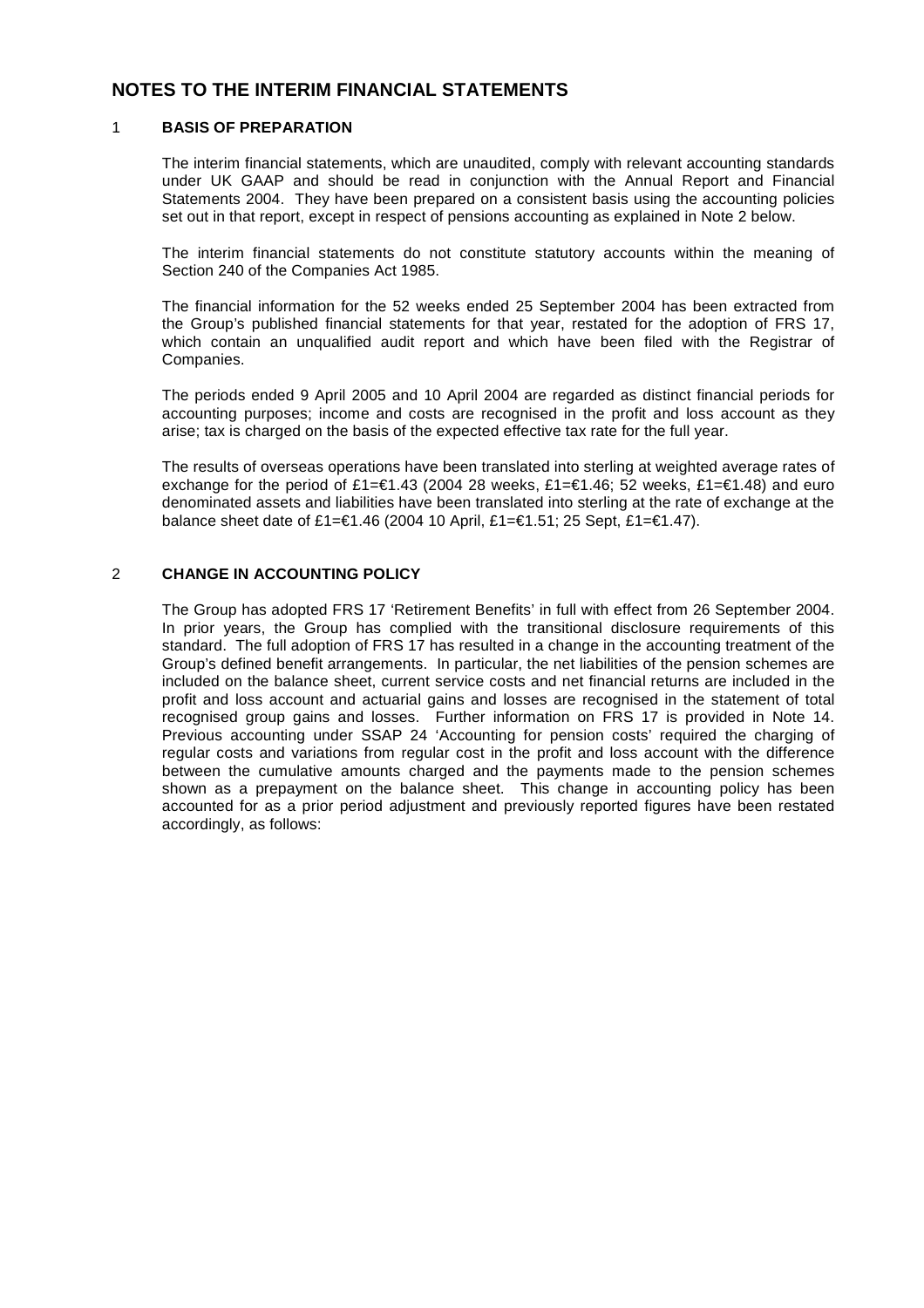## 2 **CHANGE IN ACCOUNTING POLICY (Continued)**

|                                                                                | Profit<br>before<br>interest<br>£m | Interest<br>£m | Tax<br>£m | Profit for<br>the<br>period<br>£m |
|--------------------------------------------------------------------------------|------------------------------------|----------------|-----------|-----------------------------------|
| 28 weeks to 10 April 2004:<br>As previously reported<br>Adoption of FRS 17     | 138<br>(6)                         | (54)           | (28)<br>2 | 56<br>(4)                         |
| As restated                                                                    | 132                                | (54)           | (26)      | 52                                |
| 52 weeks to 25 September 2004:<br>As previously reported<br>Adoption of FRS 17 | 285<br>(12)                        | (103)<br>1     | (57)<br>4 | 125<br>(7)                        |
| As restated                                                                    | 273                                | (102)          | (53)      | 118                               |

#### **Group profit and loss account**

The restated profits have resulted in restated EPS numbers. For the 28 weeks to 10 April 2004, Basic, Adjusted and Diluted EPS have been restated from 9.5p, 10.0p and 9.4p to 8.8p, 9.3p and 8.7p respectively. For the 52 weeks to 25 September 2004, Basic, Adjusted and Diluted EPS have been restated from 22.4p, 22.2p and 22.2p to 21.1p, 20.9p and 21.0p respectively.

#### **Group balance sheet**

|                        |                | Provisions  |             | Profit and |
|------------------------|----------------|-------------|-------------|------------|
|                        |                | for         | Net         | loss       |
|                        |                | liabilities | pension     | account    |
|                        | <b>Debtors</b> | & charges   | liabilities | reserve    |
|                        | £m             | £m          | £m          | £m         |
| 10 April 2004:         |                |             |             |            |
| As previously reported | 207            | (215)       |             | 1,223      |
| Adoption of FRS 17     | (137)          | 34          | (134)       | (237)      |
|                        |                |             |             |            |
| As restated            | 70             |             |             | 986        |
|                        |                | (181)       | (134)       |            |
|                        |                |             |             |            |
| 25 September 2004:     |                |             |             |            |
| As previously reported | 222            | (219)       |             | 1,254      |
| Adoption of FRS 17     | (140)          | 35          | (114)       | (219)      |
|                        |                |             |             |            |
| As restated            | 82             | (184)       | (114)       | 1,035      |
|                        |                |             |             |            |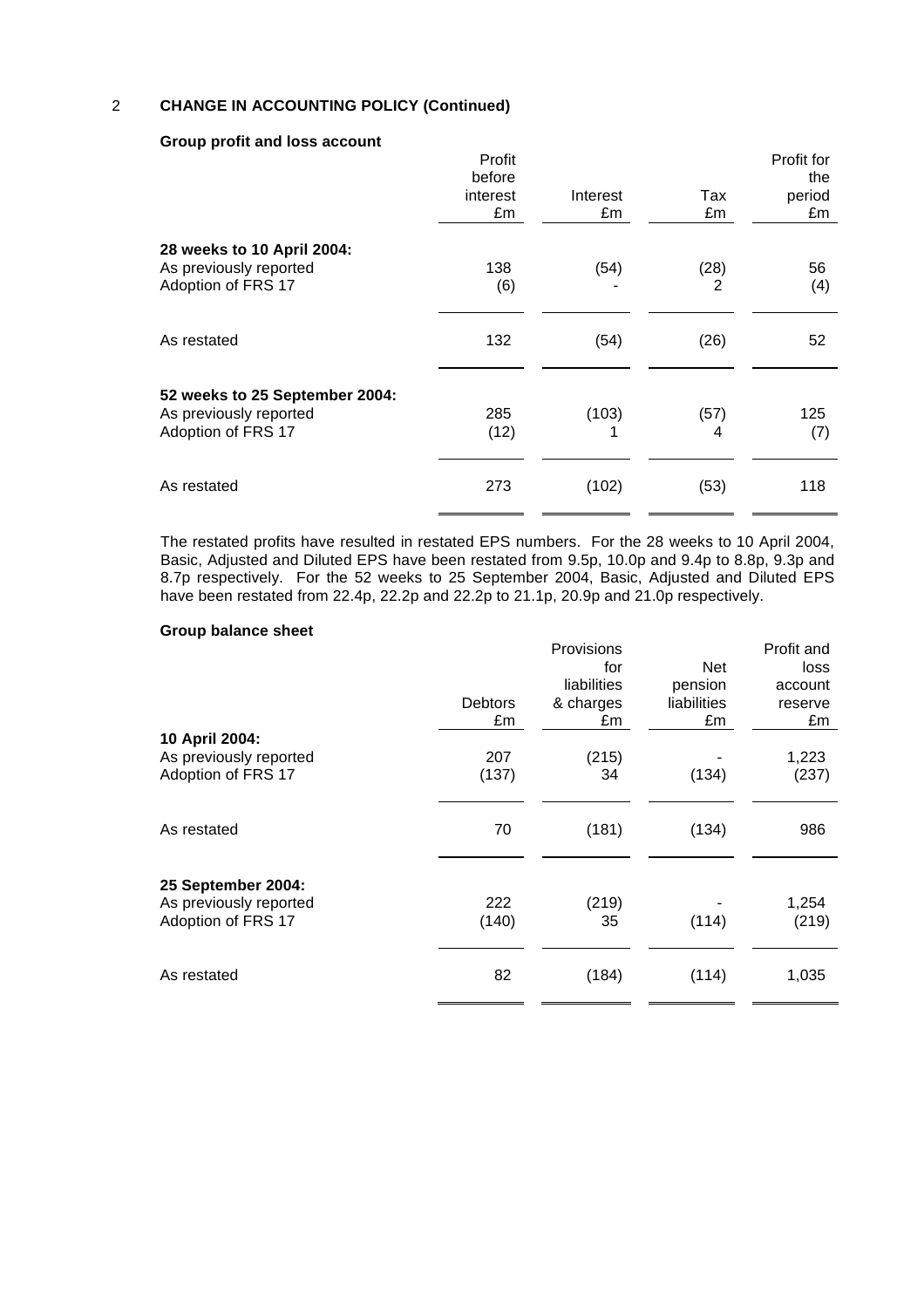#### 3 **TURNOVER**

|   |                                                     | 2005<br>28 weeks<br>£m | 2004<br>28 weeks<br>£m              | 2004<br>52 weeks<br>£m              |
|---|-----------------------------------------------------|------------------------|-------------------------------------|-------------------------------------|
|   | Pubs & Bars                                         | 500                    | 485                                 | 913                                 |
|   | Restaurants                                         | 356                    | 333                                 | 641                                 |
|   | Retail                                              | 856                    | 818                                 | 1,554                               |
|   | <b>SCPD</b>                                         | 8                      | 5                                   | 6                                   |
|   | <b>Turnover</b>                                     | 864                    | 823                                 | 1,560                               |
| 4 | <b>OPERATING PROFIT</b>                             | 2005<br>28 weeks<br>£m | 2004<br>28 weeks<br>restated*<br>£m | 2004<br>52 weeks<br>restated*<br>£m |
|   | Pubs & Bars                                         | 86                     | 88                                  | 173                                 |
|   | Restaurants                                         | 53                     | 45                                  | 99                                  |
|   | Retail                                              | 139                    | 133                                 | 272                                 |
|   | <b>SCPD</b>                                         | 1                      | 1                                   | $\mathbf{1}$                        |
|   | Operating profit before operating exceptional items | 140                    | 134                                 | 273                                 |
|   | Operating exceptional items (Note 5)                |                        | (2)                                 | (2)                                 |
|   | <b>Operating profit</b>                             | 140                    | 132                                 | 271                                 |

\* Restated on the full adoption of FRS 17 'Retirement Benefits' (see Note 2).

Due to the nature of the operating exceptional items (see Note 5), it is not possible to provide a meaningful allocation of the costs to the operating segments.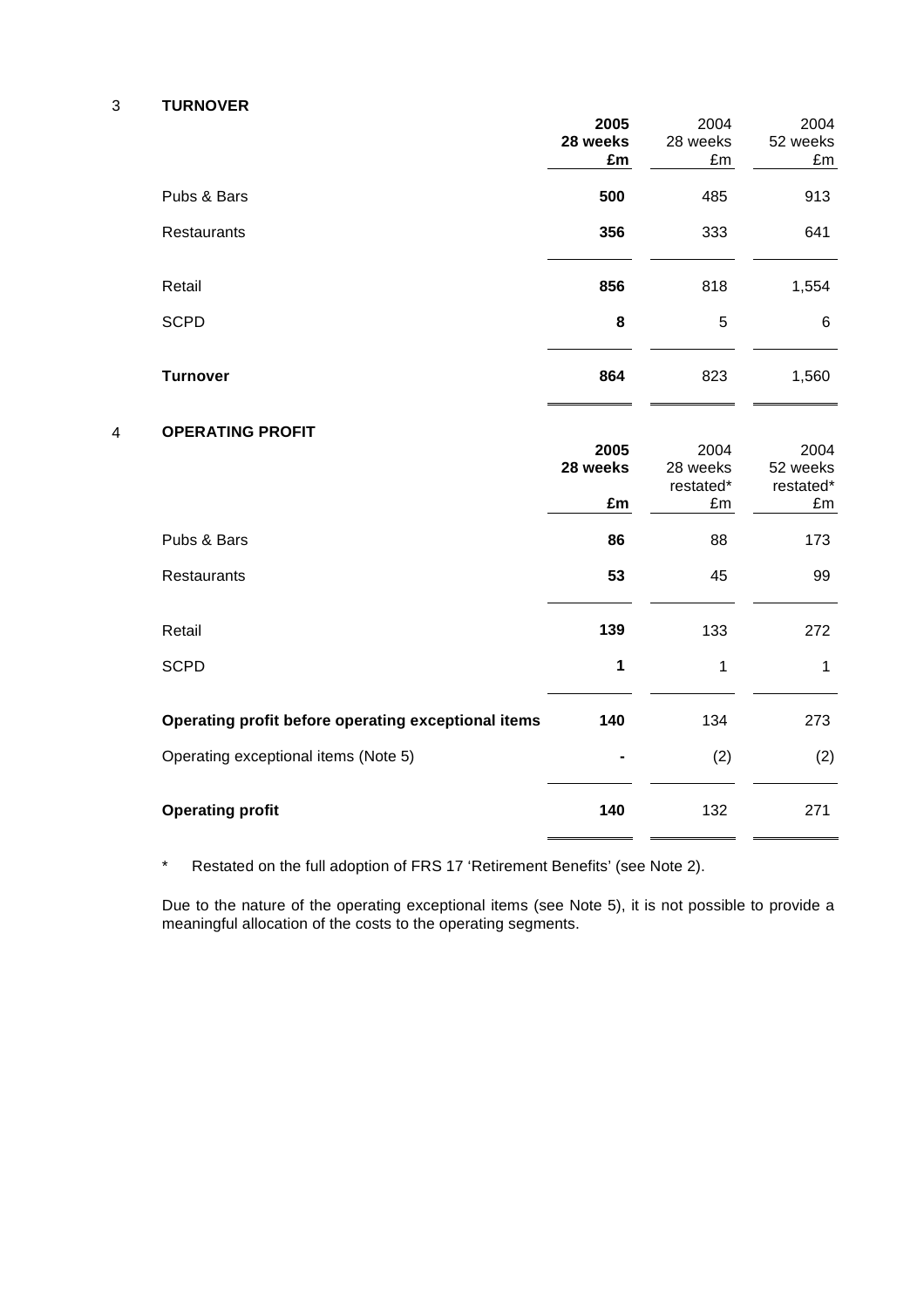5 **EXCEPTIONAL ITEMS**

|                                             | 2005<br>28 weeks<br>£m | 2004<br>28 weeks<br>£m | 2004<br>52 weeks<br>£m |
|---------------------------------------------|------------------------|------------------------|------------------------|
| <b>Operating exceptional items</b>          |                        |                        |                        |
| Securitisation costs (Note a)               |                        | (2)                    | (2)                    |
| Non-operating exceptional items             |                        |                        |                        |
| Profit on disposal of fixed assets          | 1                      |                        | 2                      |
| Total exceptional items before interest     | 1                      | (2)                    |                        |
| <b>Exceptional interest charge (Note b)</b> |                        | (2)                    | (2)                    |
| Total exceptional items before tax          | 1                      | (4)                    | (2)                    |
| Tax credits on above items                  |                        | 1                      | 3                      |
| Total exceptional items after tax           | 1                      | (3)                    | 1                      |

- a Securitisation costs related to operating expenses incurred in relation to the securitisation of the Group's UK pubs and restaurants business.
- b The exceptional interest charge arose from the acceleration of facility fee amortisation in respect of the Group's borrowing facilities which were repaid on securitisation.

All exceptional items relate to continuing operations and are excluded from the calculation of adjusted earnings per ordinary share (see Note 9).

#### 6 **INTEREST ON NET DEBT**

|                                                                                           | 2005<br>28 weeks<br>£m | 2004<br>28 weeks<br>£m | 2004<br>52 weeks<br>£m |
|-------------------------------------------------------------------------------------------|------------------------|------------------------|------------------------|
| Securitised debt                                                                          | 61                     | 47                     | 100                    |
| Bank overdrafts and loans<br>- before exceptional charge<br>- exceptional charge (Note 5) |                        | 9<br>$\overline{2}$    | 10<br>2                |
| Interest payable                                                                          | 61                     | 58                     | 112                    |
| Interest receivable                                                                       | (6)                    | (4)                    | (9)                    |
|                                                                                           | 55                     | 54                     | 103                    |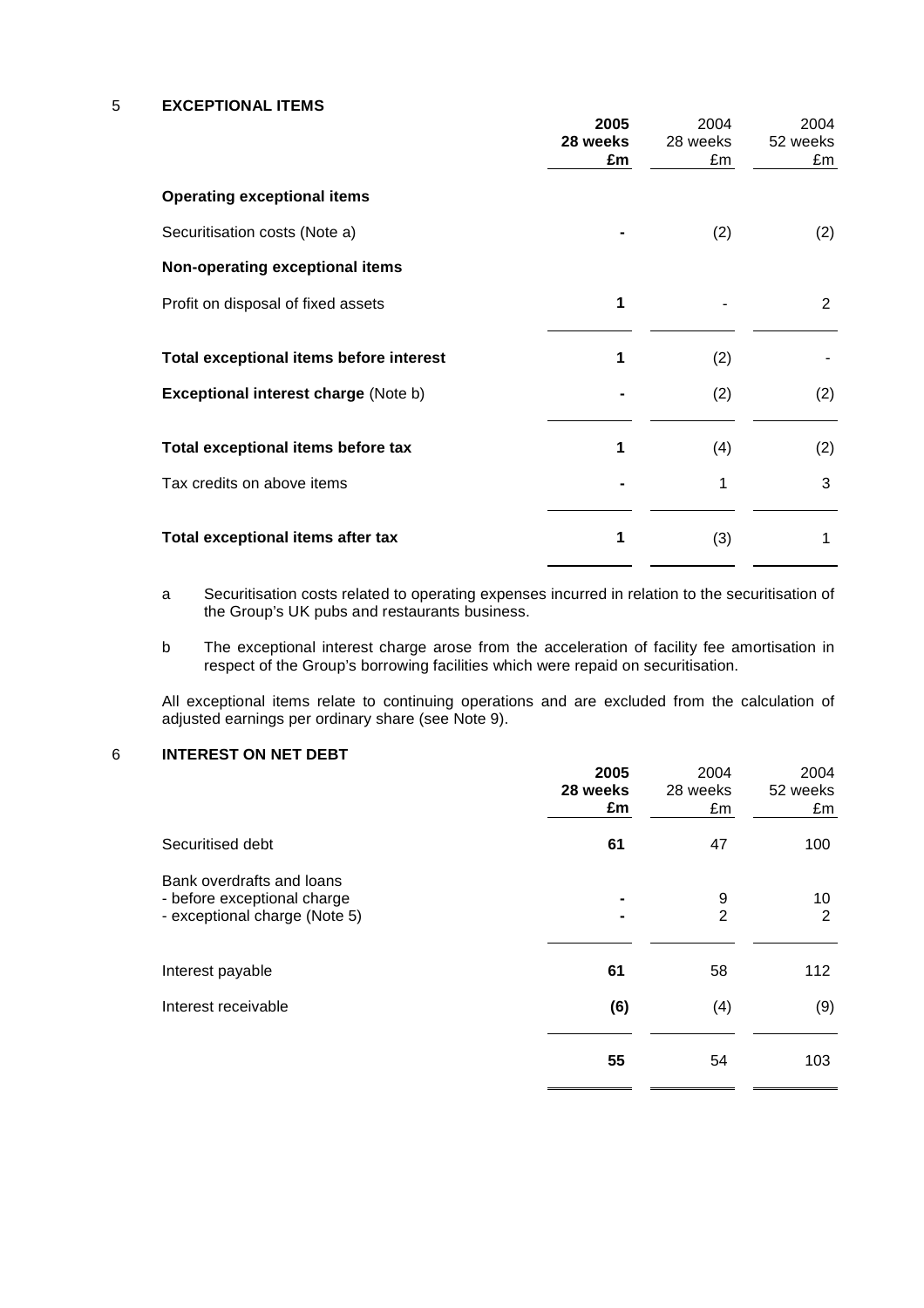## 7 **TAX ON PROFIT ON ORDINARY ACTIVITIES**

|                                      | 2005<br>28 weeks<br>£m | 2004<br>28 weeks<br>restated*<br>£m | 2004<br>52 weeks<br>restated*<br>£m |
|--------------------------------------|------------------------|-------------------------------------|-------------------------------------|
| UK corporation tax                   | 21                     | 19                                  | 43                                  |
| Deferred tax                         | $\overline{7}$         | 7                                   | 10                                  |
|                                      | 28                     | 26                                  | 53                                  |
| Further analysed as tax relating to: |                        |                                     |                                     |
| Profit before exceptional items      | 28                     | 27                                  | 56                                  |
| Exceptional items (Note 5)           |                        | (1)                                 | (3)                                 |
|                                      | 28                     | 26                                  | 53                                  |

\* Restated on the full adoption of FRS 17 'Retirement Benefits' (see Note 2).

Tax has been calculated using an estimated effective rate of 32.4% (2004 28 weeks, 32.4%; 52 weeks, 32.4%) on profit on ordinary activities before taxation and exceptional items.

#### 8 **DIVIDENDS**

|                          | 2005<br>28 weeks<br>£m | 2004<br>28 weeks<br>£m | 2004<br>52 weeks<br>£m |
|--------------------------|------------------------|------------------------|------------------------|
| Normal interim dividend  | 16                     | 15                     | 15                     |
| Special interim dividend | ۰                      | 501                    | 501                    |
| Final dividend           | ۰                      | $\blacksquare$         | 34                     |
|                          | 16                     | 516                    | 550                    |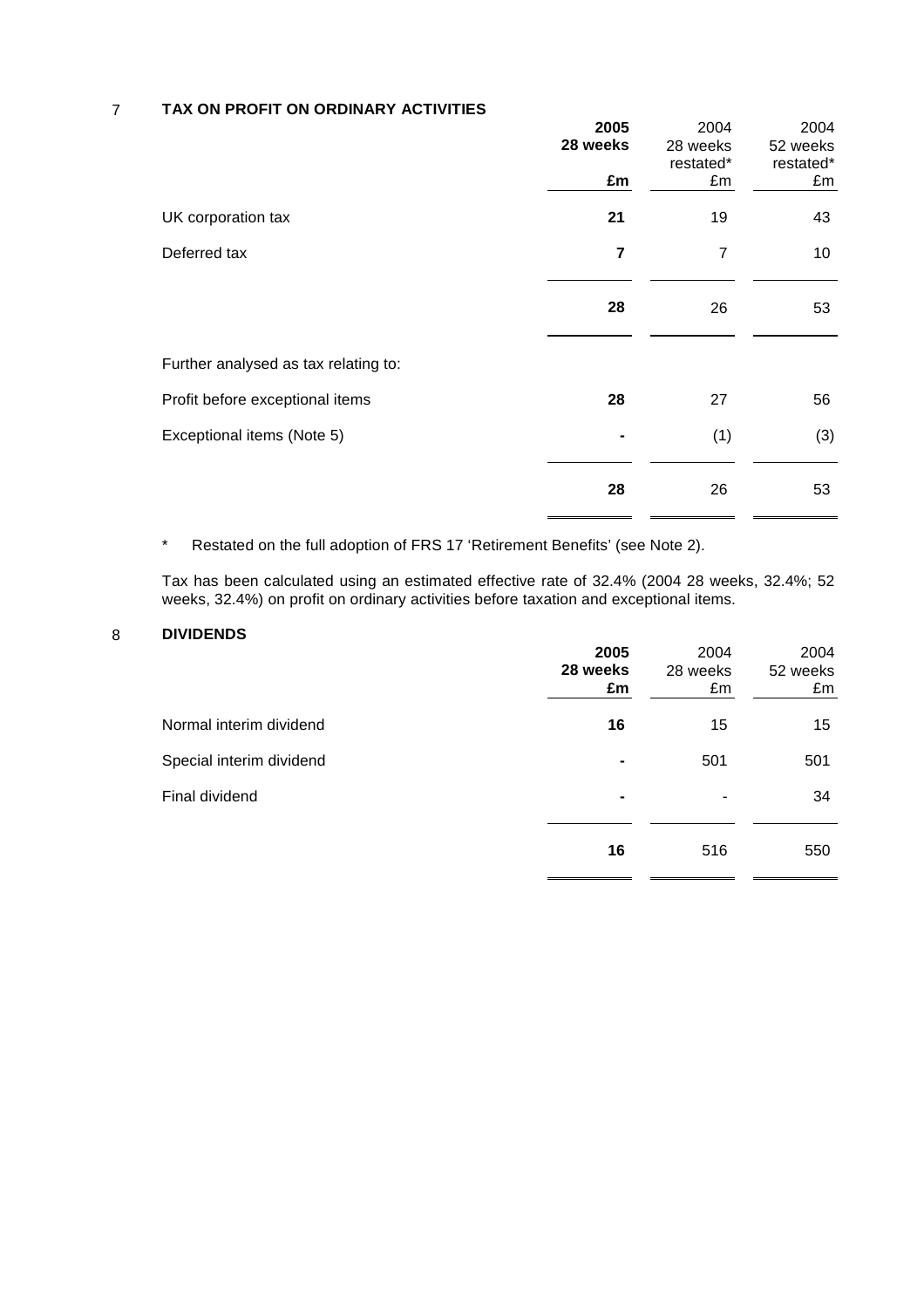## 9 **EARNINGS PER SHARE**

Basic earnings per share have been calculated by dividing the earnings available for shareholders of £59m (2004 28 weeks, £52m; 52 weeks, £118m), by 517m (2004 28 weeks, 591m; 52 weeks, 559m), being the weighted average number of ordinary shares, excluding own shares held in treasury and by employee share trusts, in issue during the period.

Diluted earnings per share are calculated by adjusting basic earnings per ordinary share to reflect the notional exercise of the weighted average number of dilutive ordinary share options outstanding under the Group's share option schemes. The resulting weighted average number of ordinary shares is 525m (2004 28 weeks, 595m; 52 weeks, 563m).

In December 2003, the Company combined the payment of a special interim dividend with a 12 for 17 consolidation of its share capital. These transactions were designed to have the same overall commercial effect, in terms of net assets, earnings and number of shares, as a buy back of shares at fair value. Accordingly, earnings per share for prior periods were not restated for the share consolidation.

Adjusted earnings per ordinary share are calculated as follows:

|                                            | 2005<br>28 weeks               | 2004<br>28 weeks<br>restated*  | 2004<br>52 weeks<br>restated*  |
|--------------------------------------------|--------------------------------|--------------------------------|--------------------------------|
|                                            | pence per<br>ordinary<br>share | pence per<br>ordinary<br>share | pence per<br>ordinary<br>share |
| Basic earnings                             | 11.4                           | 8.8                            | 21.1                           |
| Exceptional items and tax thereon (Note 5) | (0.2)                          | 0.5                            | (0.2)                          |
| Adjusted earnings                          | 11.2                           | 9.3                            | 20.9                           |

\* Restated on the full adoption of FRS 17 'Retirement Benefits' (see Note 2).

Adjusted earnings per ordinary share are disclosed in order to show performance undistorted by abnormal items.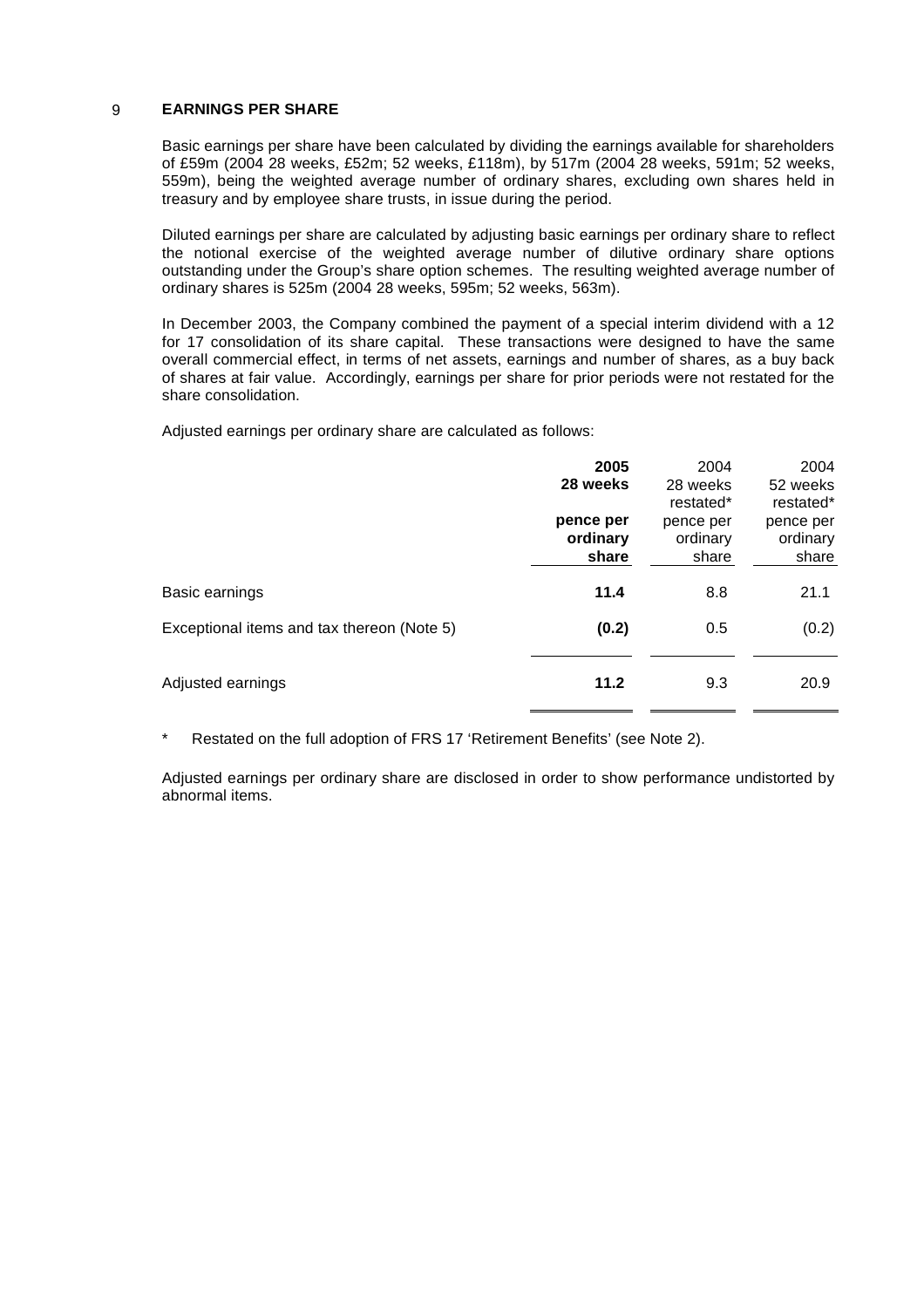#### 10 **NET ASSETS**

|                                     | 2005    | 2004      | 2004      |
|-------------------------------------|---------|-----------|-----------|
|                                     | 9 April | 10 April  | 25 Sept   |
|                                     |         | restated* | restated* |
|                                     | £m      | £m        | £m        |
| Pubs & Bars                         | 2,068   | 2,117     | 2,106     |
| Restaurants                         | 1,318   | 1,288     | 1,320     |
|                                     |         |           |           |
| Retail                              | 3,386   | 3,405     | 3,426     |
| <b>SCPD</b>                         | 15      | 21        | 19        |
| <b>Net operating assets</b>         | 3,401   | 3,426     | 3,445     |
| Net debt                            | (1,625) | (1,667)   | (1,632)   |
| Other net non-operating liabilities | (332)   | (387)     | (390)     |
| <b>Net assets</b>                   | 1,444   | 1,372     | 1,423     |

\* Restated on the full adoption of FRS 17 'Retirement Benefits' (see Note 2).

# 11 **NET CASH INFLOW FROM OPERATING ACTIVITIES**

|                                                                                         | 2005     | 2004      | 2004      |
|-----------------------------------------------------------------------------------------|----------|-----------|-----------|
|                                                                                         | 28 weeks | 28 weeks  | 52 weeks  |
|                                                                                         |          | restated* | restated* |
|                                                                                         | £m       | £m        | £m        |
| Operating profit before operating exceptional items                                     | 140      | 134       | 273       |
| Depreciation and amortisation                                                           | 62       | 57        | 108       |
| Earnings before interest, taxation, depreciation,<br>amortisation and exceptional items | 202      | 191       | 381       |
| Working capital movement                                                                | 29       | 43        | 28        |
| Additional pension contributions                                                        | (30)     | (40)      | (40)      |
| Other non-cash items                                                                    | 3        | 9         | 14        |
| Operating cash flow before expenditure relating<br>to exceptional items                 | 204      | 203       | 383       |
| Operating exceptional expenditure                                                       |          | (4)       | (4)       |
| Separation costs paid                                                                   |          | (1)       | (1)       |
| Net cash inflow from operating activities                                               | 204      | 198       | 378       |

\* Restated on the full adoption of FRS 17 'Retirement Benefits' (see Note 2).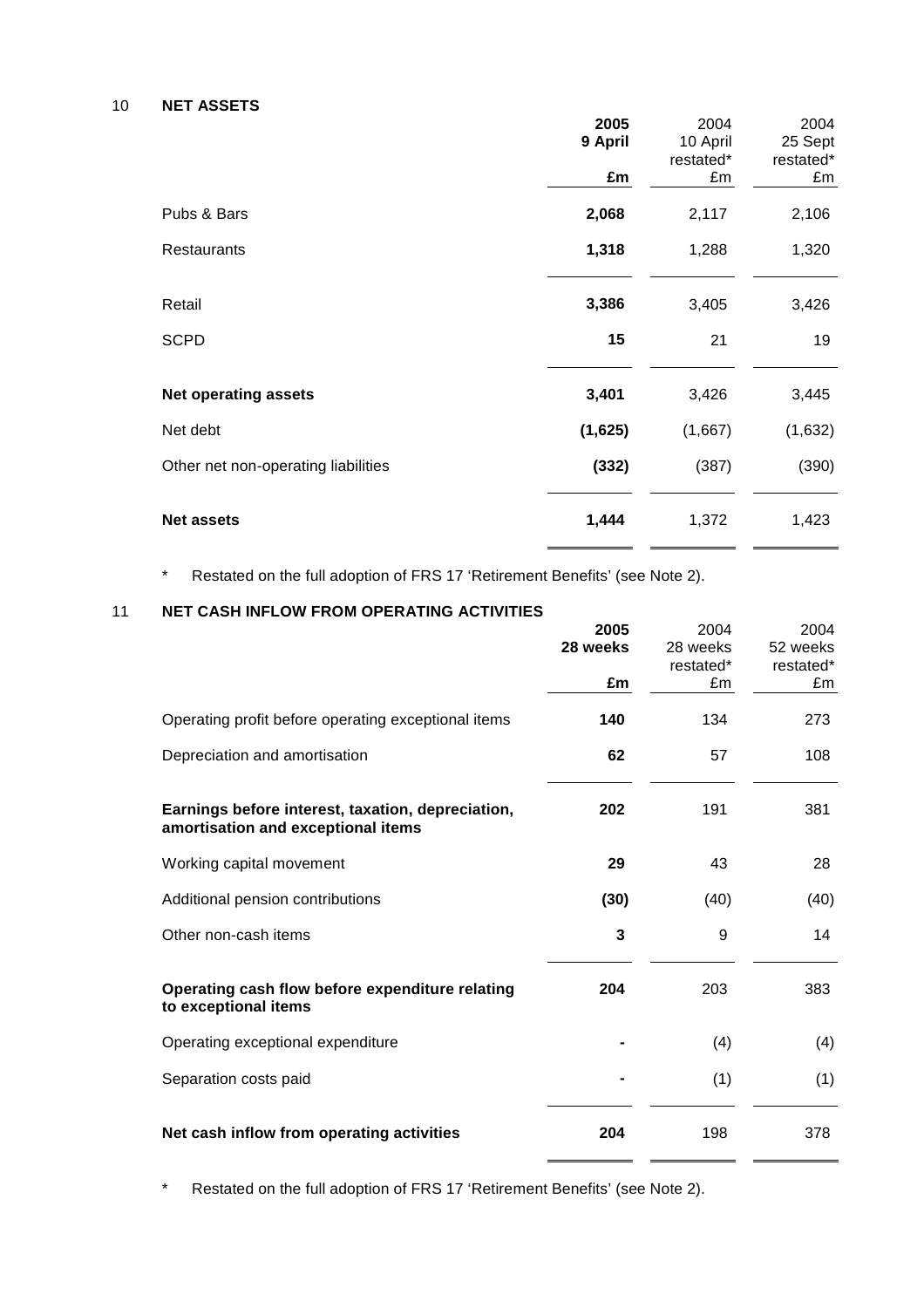## 12 **NET CASH FLOW**

|                                                                                     | 2005         | 2004     | 2004     |
|-------------------------------------------------------------------------------------|--------------|----------|----------|
|                                                                                     | 28 weeks     | 28 weeks | 52 weeks |
|                                                                                     | £m           | £m       | £m       |
| Operating cash flow before expenditure relating<br>to exceptional items * (Note 11) | 204          | 203      | 383      |
| Net capital expenditure                                                             | (46)         | (48)     | (99)     |
| Operating cash flow after net capital expenditure                                   | 158          | 155      | 284      |
| Net interest paid                                                                   | (51)         | (45)     | (98)     |
| Tax paid                                                                            | (22)         | (9)      | (34)     |
| Normal dividends paid                                                               | (34)         | (29)     | (44)     |
| Issue of ordinary share capital                                                     | $\mathbf{2}$ | 5        | 8        |
| Purchase of own shares                                                              | (52)         | (3)      | (12)     |
| Proceeds on release of own shares held                                              | 11           |          | 1        |
| Special dividends paid                                                              |              | (501)    | (501)    |
| Operating exceptional expenditure                                                   |              | (4)      | (4)      |
| Separation costs paid                                                               |              | (1)      | (1)      |
| Issue costs paid in respect of securitised debt                                     |              | (22)     | (22)     |
| Net cash flow                                                                       | 12           | (454)    | (423)    |

\* Includes £30m (2004 28 weeks, £40m; 52 weeks, £40m) of additional pension contributions.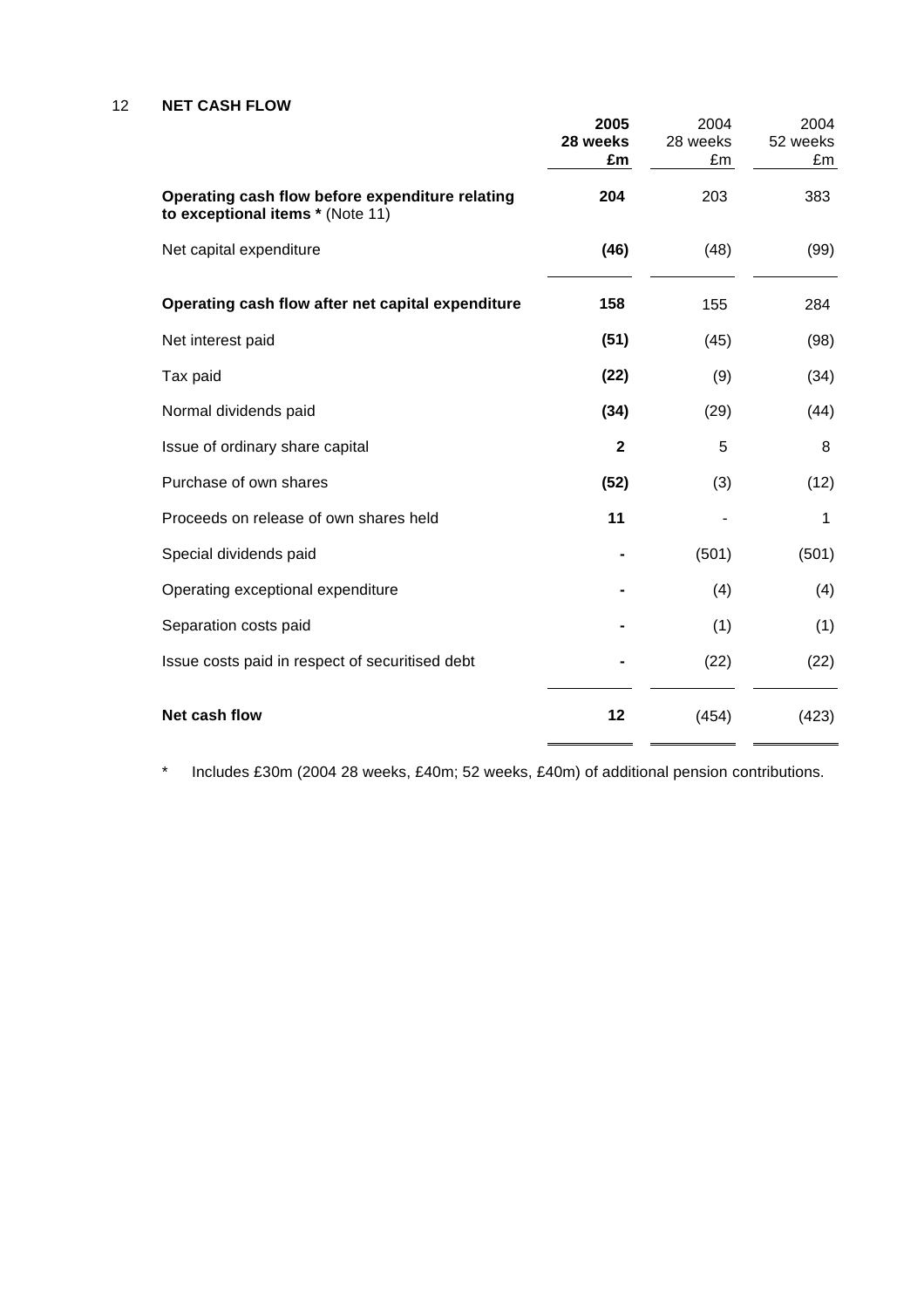#### 13 **NET DEBT**

|                                                                                                                                                    | 2005<br>28 weeks<br>£m       | 2004<br>28 weeks<br>£m       | 2004<br>52 weeks<br>£m       |
|----------------------------------------------------------------------------------------------------------------------------------------------------|------------------------------|------------------------------|------------------------------|
| Movement in cash and overdrafts                                                                                                                    | 9                            | 81                           | 90                           |
| Management of liquid resources and financing                                                                                                       | 42                           | (537)                        | (510)                        |
| Issue of ordinary share capital                                                                                                                    | $\mathbf{2}$                 | 5                            | 8                            |
| Purchase of own shares                                                                                                                             | (52)                         | (3)                          | (12)                         |
| Proceeds on release of own shares held                                                                                                             | 11                           |                              | 1                            |
| Net cash flow (Note 12)                                                                                                                            | 12                           | (454)                        | (423)                        |
| Issue costs paid in respect of securitised debt                                                                                                    |                              | 22                           | 22                           |
| Decrease/(increase) in net debt arising from cash<br>flows                                                                                         | 12                           | (432)                        | (401)                        |
| Non-cash movement in net debt                                                                                                                      | (5)                          | (7)                          | (3)                          |
| Decrease/(increase) in net debt                                                                                                                    | $\overline{7}$               | (439)                        | (404)                        |
| Opening net debt                                                                                                                                   | (1,632)                      | (1,228)                      | (1,228)                      |
| <b>Closing net debt</b>                                                                                                                            | (1,625)                      | (1,667)                      | (1,632)                      |
| Comprising:<br>Cash at bank and in hand<br><b>Current asset investments</b><br>Securitised debt (see below)<br>Other loan notes and finance leases | 90<br>130<br>(1, 841)<br>(4) | 72<br>139<br>(1, 874)<br>(4) | 81<br>144<br>(1, 853)<br>(4) |
|                                                                                                                                                    | (1,625)                      | (1,667)                      | (1,632)                      |

#### **Securitised debt**

The securitised debt was issued on 13 November 2003 in connection with the securitisation of the majority of the Group's UK pubs and restaurants business. The debt was issued in six loan note tranches raising £1,900m, before issue costs of £23m. The overall cash interest rate payable on the loan notes is fixed at 6% after taking account of interest rate hedging and monoline insurance costs. The notes are secured on substantially all of the Group's property and future income streams therefrom.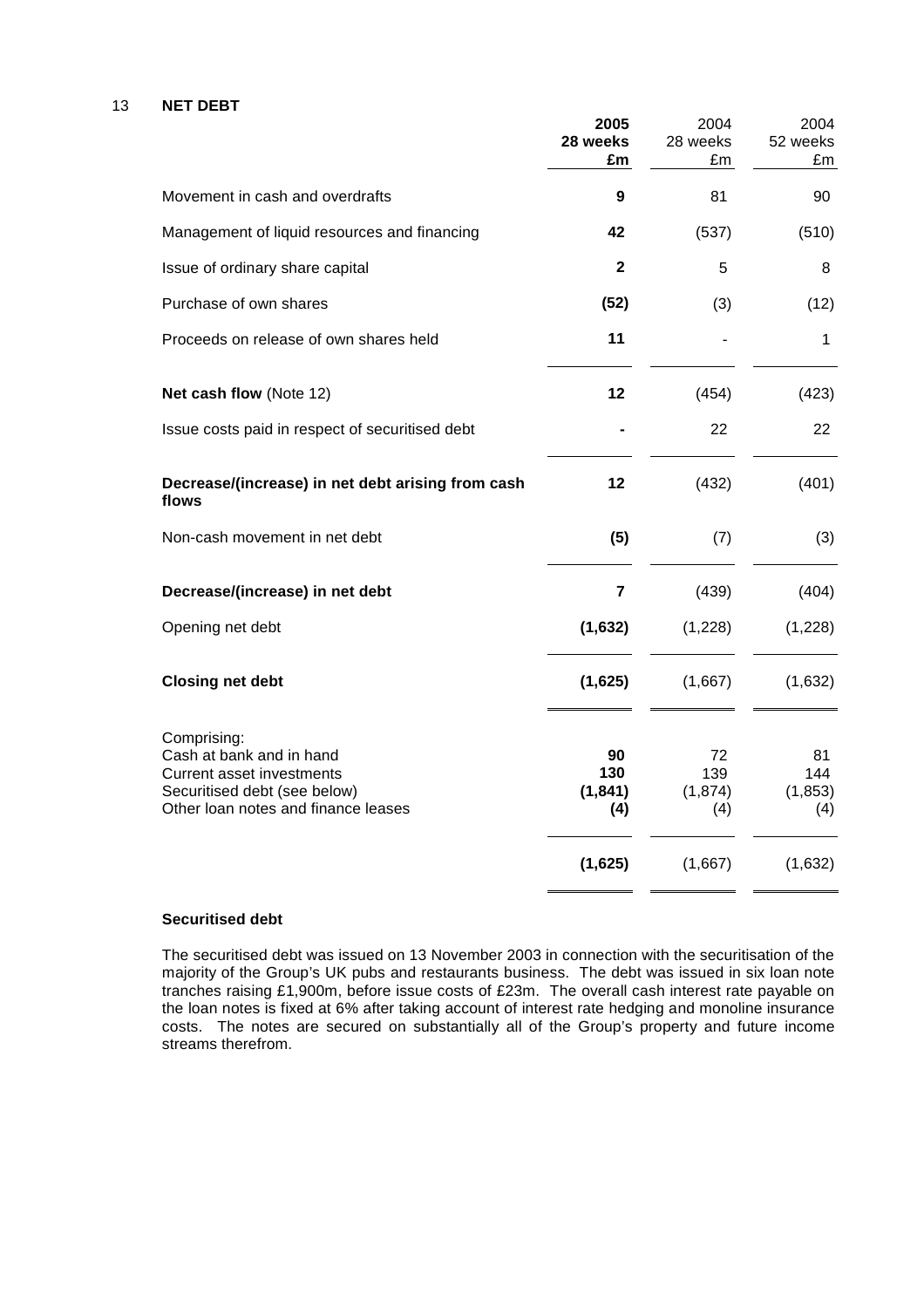#### 13 **NET DEBT (Continued)**

The carrying value of the secured loan notes in the Group balance sheet at 9 April 2005 is analysed as follows:

|                                                                                  | £m            |
|----------------------------------------------------------------------------------|---------------|
| Principal outstanding at 26 September 2004<br>Principal repaid during the period | 1,872<br>(17) |
| Principal outstanding at 9 April 2005                                            | 1,855         |
| Deferred issue costs<br>Accrued interest                                         | (21)          |
| Carrying value at 9 April 2005                                                   | 1,841         |

#### 14 **PENSIONS**

As explained in Note 2, the Group has adopted FRS 17 in full during the period resulting in a restatement of prior period comparatives. Amounts (charged)/credited to profit in respect of the Group's defined benefit arrangements under FRS 17 are as follows:

|                                                                                    | 2005       | 2004       | 2004       |
|------------------------------------------------------------------------------------|------------|------------|------------|
|                                                                                    | 28 weeks   | 28 weeks   | 52 weeks   |
|                                                                                    | £m         | £m         | £m         |
| <b>Operating profit</b>                                                            |            |            |            |
| Current service costs                                                              | (7)        | (7)        | (14)       |
| <b>Finance income</b>                                                              |            |            |            |
| Expected return on pension scheme assets<br>Interest on pension scheme liabilities | 33<br>(32) | 30<br>(30) | 57<br>(56) |
| Net finance income                                                                 | 1          |            |            |
| <b>Total charge</b>                                                                | (6)        | (7)        | (13)       |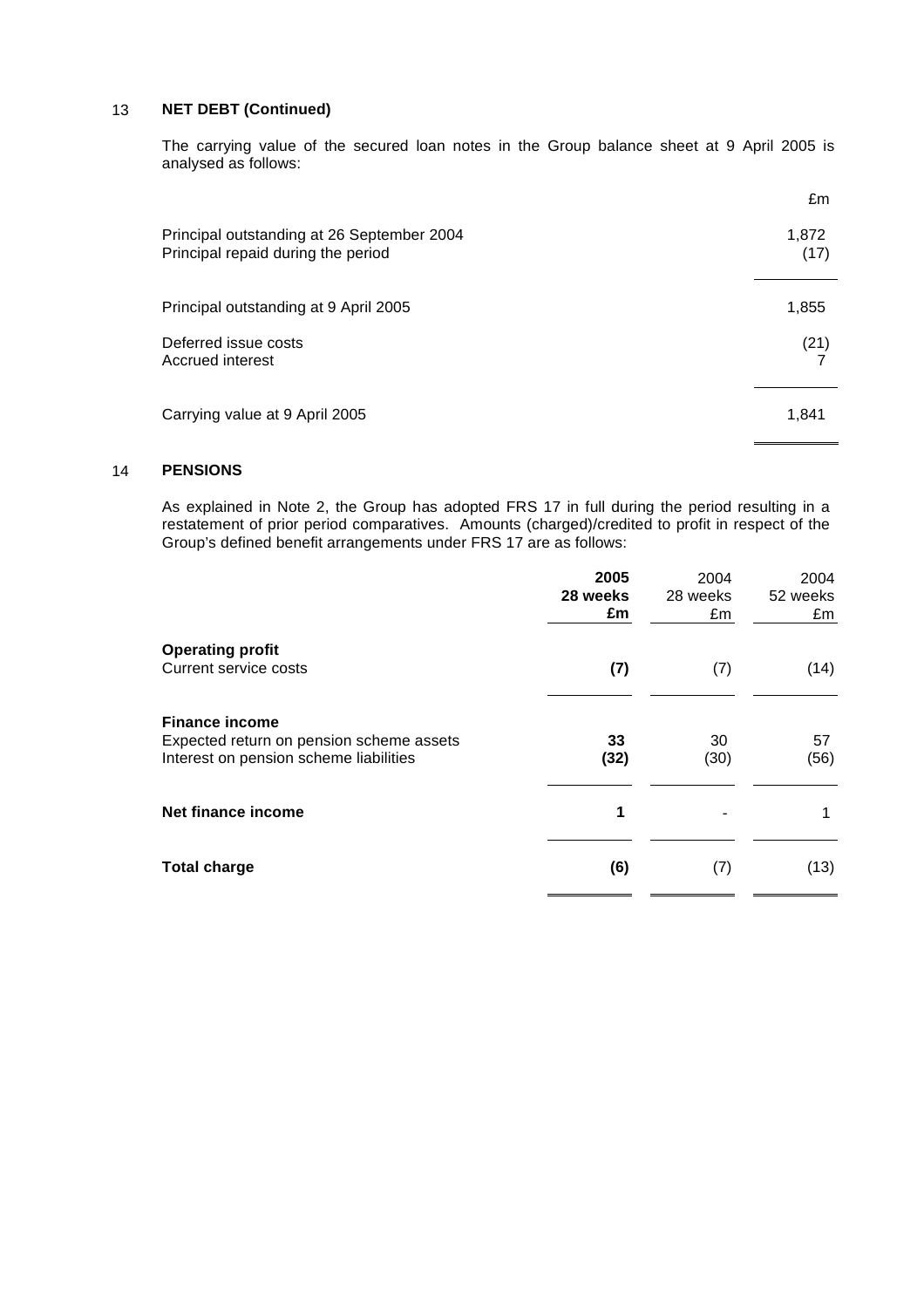#### 14 **PENSIONS (Continued)**

Under FRS 17 the requirement to perform a full valuation of the Group's pension schemes applies at the end of each financial year. At the half year, the previous year end valuation is updated for market related movements, being the market value of scheme assets and the discount rate used for liabilities. Accordingly, net FRS 17 pension liabilities are analysed as follows:

|                                     | 2005     | 2004     | 2004    |
|-------------------------------------|----------|----------|---------|
|                                     | 9 April  | 10 April | 25 Sept |
|                                     | £m       | £m       | £m      |
| Total market value of assets        | 1,001    | 895      | 915     |
| Present value of scheme liabilities | (1, 123) | (1,096)  | (1,088) |
| Deficit in the schemes              | (122)    | (201)    | (173)   |
| Related deferred tax asset          | 41       | 67       | 59      |
| Net pension liabilities             | (81)     | (134)    | (114)   |

Movements in the scheme deficits are analysed as follows:

|                                                                                                         | 2005<br>28 weeks<br>£m   | 2004<br>28 weeks<br>£m  | 2004<br>52 weeks<br>£m    |
|---------------------------------------------------------------------------------------------------------|--------------------------|-------------------------|---------------------------|
| At beginning of period<br>Current service cost<br>Contributions<br>Net finance income<br>Actuarial gain | (173)<br>(7)<br>36<br>21 | (243)<br>(7)<br>40<br>9 | (243)<br>(14)<br>44<br>39 |
| At end of period                                                                                        | (122)                    | (201)                   | (173)                     |

## 15 **REVALUATION RESERVE**

In 1996, a group restructuring by Six Continents resulted in the transfer at book value of certain fixed assets to a subsidiary that subsequently became part of the Mitchells & Butlers group. The book value included the effect of revaluations undertaken prior to 1996. Accordingly, the carrying value of the Group's fixed assets reflects those revaluations in its historic cost, which at 9 April 2005 amounted to £388m (2004 28 weeks, £395m; 52 weeks £392m). In addition, the carrying value of the Group's fixed assets reflects the most recent valuation of the properties undertaken in 1999 which at 9 April 2005 amounted to £335m (2004 28 weeks, £340m; 52 weeks £339m).

## 16 **CONTINGENT LIABILITIES**

The Company has given indemnities in respect of the disposal of certain companies previously within the Six Continents group. It is the view of the Directors that, other than to the extent that liabilities have been provided for in these financial statements, such indemnities are not expected to result in financial loss to the Group.